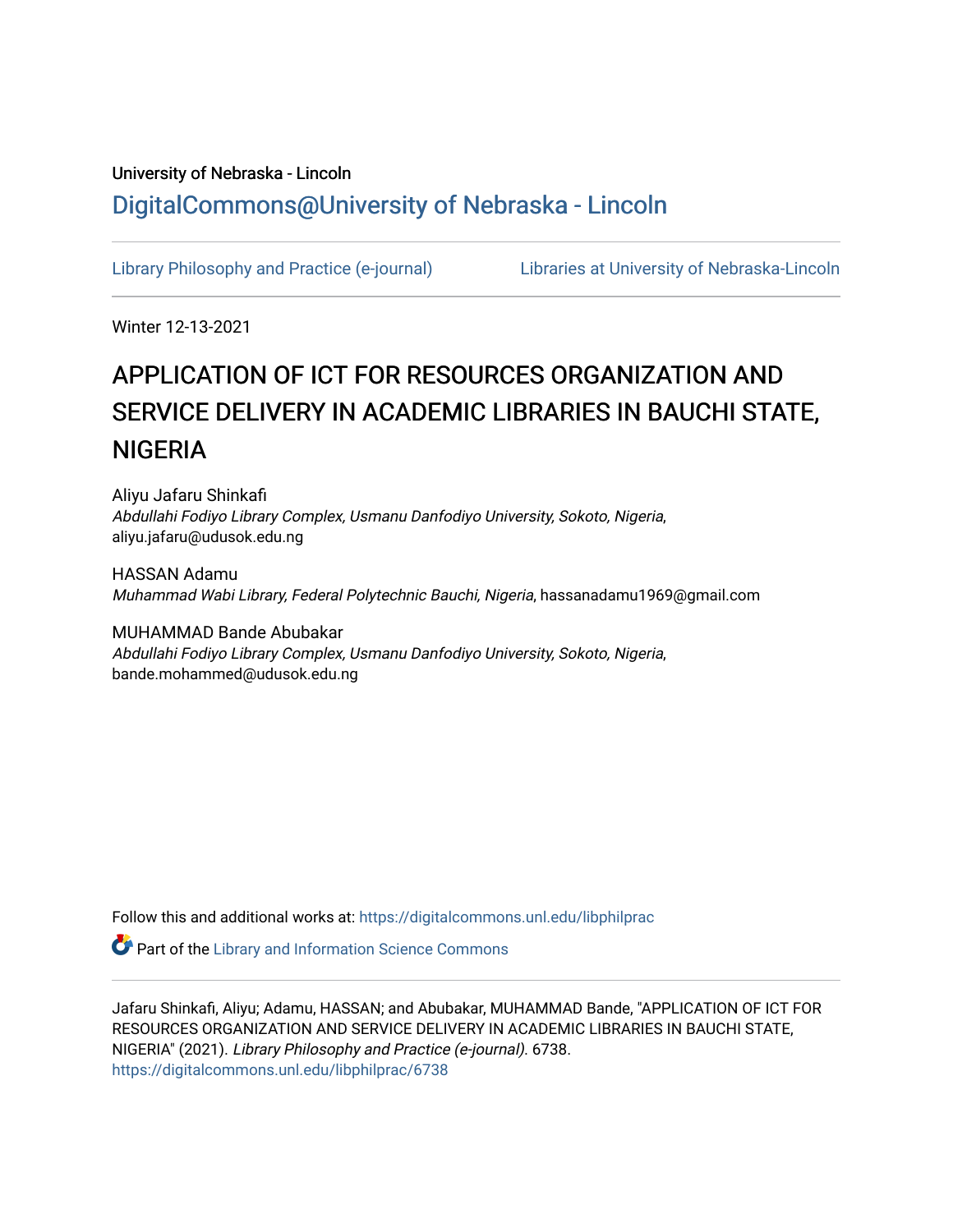### **APPLICATION OF ICT FOR RESOURCES ORGANIZATION AND SERVICE DELIVERY IN ACADEMIC LIBRARIES IN BAUCHI STATE, NIGERIA**

**HASSAN Adamu Muhammadu Wabi Library, Federal Polytechnic Bauchi Email: hassanadamu1969@gmail.com Phone: +2348108483180**

**ALIYU Jafaru Shinkafi, CLN Abdullahi Fodiyo Library Complex, Usmanu Danfodiyo University, Sokoto Email: aliyu.jafaru@udusok.edu.ng Phone: +2348131123959**

**MUHAMMAD Abubakar Bande Abdullahi Fodiyo Library Complex, Usmanu Danfodiyo University, Sokoto Email: [bande.mohammed@udusok.edu.ng](mailto:bande.mohammed@udusok.edu.ng) Phone: +2348069679576**

#### **Abstract**

This study is designed to determine the utilization of ICT for resources organization and service delivery in academic libraries in Bauchi State, Nigeria. The specific objectives and research questions cover the ICT facilities for resources organization, the areas in which ICT are applied for resource organization, the extent of use of ICT in organization of library resources, the challenges associated with utilization of ICT facilities in academic libraries in Bauchi state, and strategies for enhancing the effective use of ICT facilities for effective resources organization and service delivery in academic libraries in Bauchi State, Nigeria. The population of the study consists of one hundred and fifteen (115) professional and Para-professional library staff in the academic libraries under study, as follows: Abubakar Tafawa Balewa University, 32; Bauchi; Bauchi State University, Gadau, 22; Abubakar Tatari Ali Polytechnic, Bauchi, 13; Federal Polytechnic Bauchi, 24; Bauchi State College of Agriculture, 5; A.D Rufa'i College of Legal and Islamic studies, Misau, Bauchi state 7; College of education Kangere, 5, and Aminu Saleh College of education, Azare, Bauchi state, 7. The researcher used all the population since it is manageable. As such, it does not require sample and sampling technique. The instrument used for data collection for the study are questionnaire and observation check list. Percentages and mean were used for data analysis. The major findings of the study revealed that out of 21 ICT resources relevant for resource organization, only 16 were available for use; five resources are not available in the academic libraries in Bauchi state. The available ones include networked computers, standalone computers, printers, scanners, Internet facilities, e-mail, CD ROM Technology, DVD ROM, Online Public Access Catalogue (OPAC), projectors, library based software, and flash drives, Local Area Network (LAN), Wireless Internet Access, and Telefacsimile equipment. The study recommended among others, making it mandatory for library personnel to be ICT oriented, increasing funding as well as training and re-training of professional and para professional staff. Good networking and maintenance culture should also be exhibited for effective utilization of ICT for resources organization and service delivery in academic libraries.

Key words: Resources Organization, Application of ICT, Services Delivery, Academic Libraries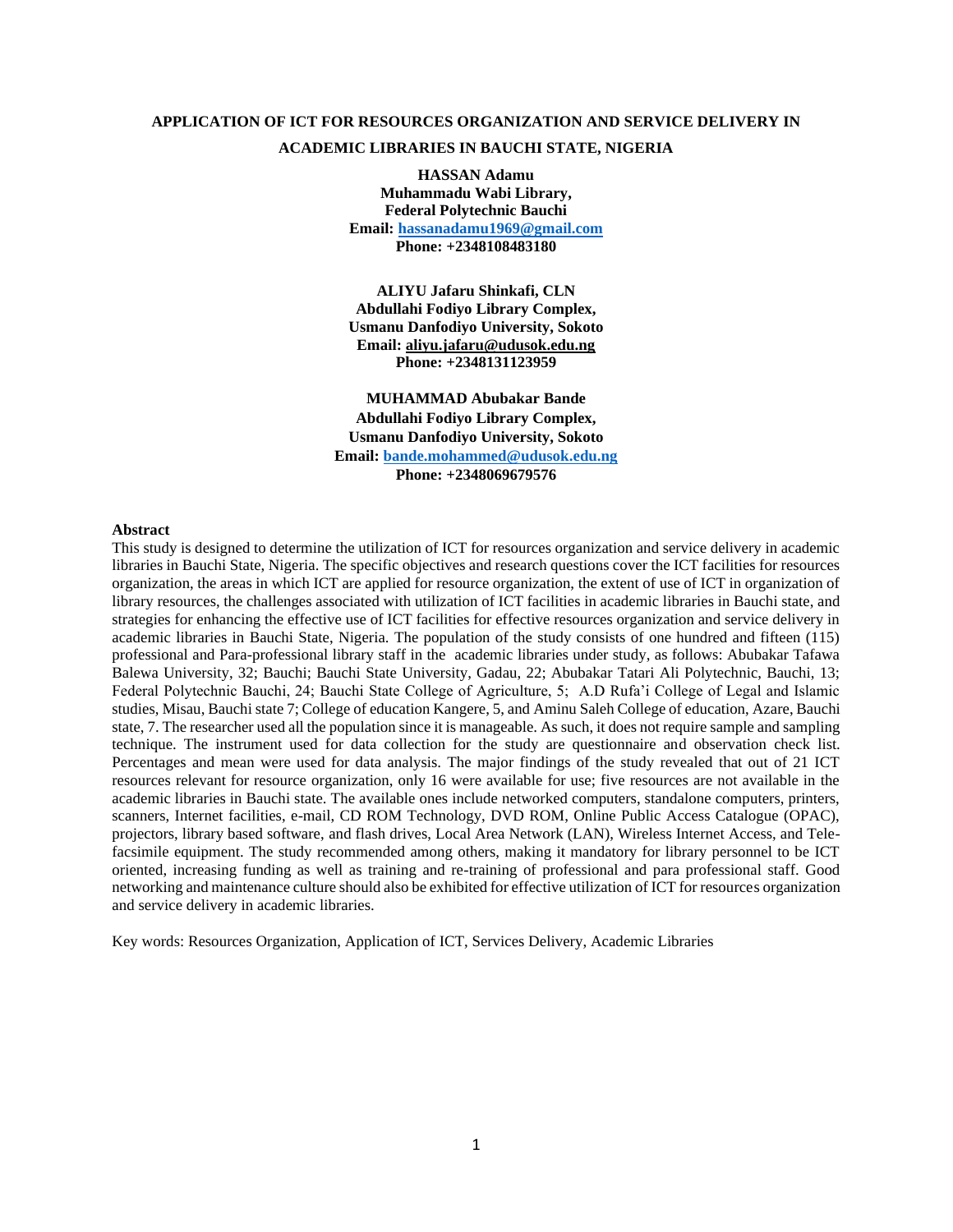#### **Introduction**

Academic libraries in its generic term refer to all the libraries that exist in institutions of higher learning. The primary objectives of the academic library is to support teaching, learning and research. An academic library is considered as the heart of any academic institution without it, no institution can survive (Boakye, 2018). An academic library is expected to provide materials for courses, research projects and institutional academic activities to satisfy the information needs of the clienteles like faculty members, students, researchers, administrators and etcetera.

Organizing is a systematic process and procedure in which an organizations, institutions among others followed in ensuring both human and material resources are in order with aim at running the organization smoothly to attain predetermined objectives. Howorka (2013) described organizing as arrangement of the activities of an organization in such a way that they systematically contribute to the achievement of the organizational goals and objectives. In libraries and information centres, Ekere and Mole (2014) posited that organization of material or object is essential in any human setting, especially those that are frequently used. Without such organization, it would be difficult to locate a particular material, especially materials that are many in the library. Nwalo (2003) stated that library materials are organized in a manner that will make the user find way among the collection with relative ease. Organization of information stems from the need to ease the retrieval of needed information from a mass of them. This is necessary as they are contained in different types of format, either in printed and non-printed format without limitation to location, source and time. Essentially, the basic objective of any type of information organization should be centered on ease of retrieval/search and access. To some extent, it could be argued that there is no limitation as to the way information, a set of it or rather an information resources and source should be arranged/organized (Taylo and Joudry, 2009). The need for organization is driven by the general explosion of knowledge and exponential growth in publication. There are specific organizational activities necessary to accomplish the planned library's goals. Effective organization provides for effective retrieval and use of the resources. Well-organized information centres enable researchers find information in their fields and make the library a clearinghouse for information. When Information resources are effectively organized, it promotes efficiency and user confidence in information provision services (Onwuchekwa, 2011).

It is no doubt that the advent of Information and Communication Technology (ICT) to library has drastically changed the traditional library system and services to modern one. Likewise, resource organization for effective services delivery in libraries is not an exception to that changes. Agbo (2015) as cited in Ekpo noted that ICT have been used to simplify availability and access to information and they encompasses the following complementary technologies: telephone, software technologies for distribution of information process, web-browser and servers, multimedia systems, and peripherals. These technological tools and resource are used to communicate, create, process, disseminate, share, store and manage information. Similarly, according to Anyakoha (2005), ICT revolution has taken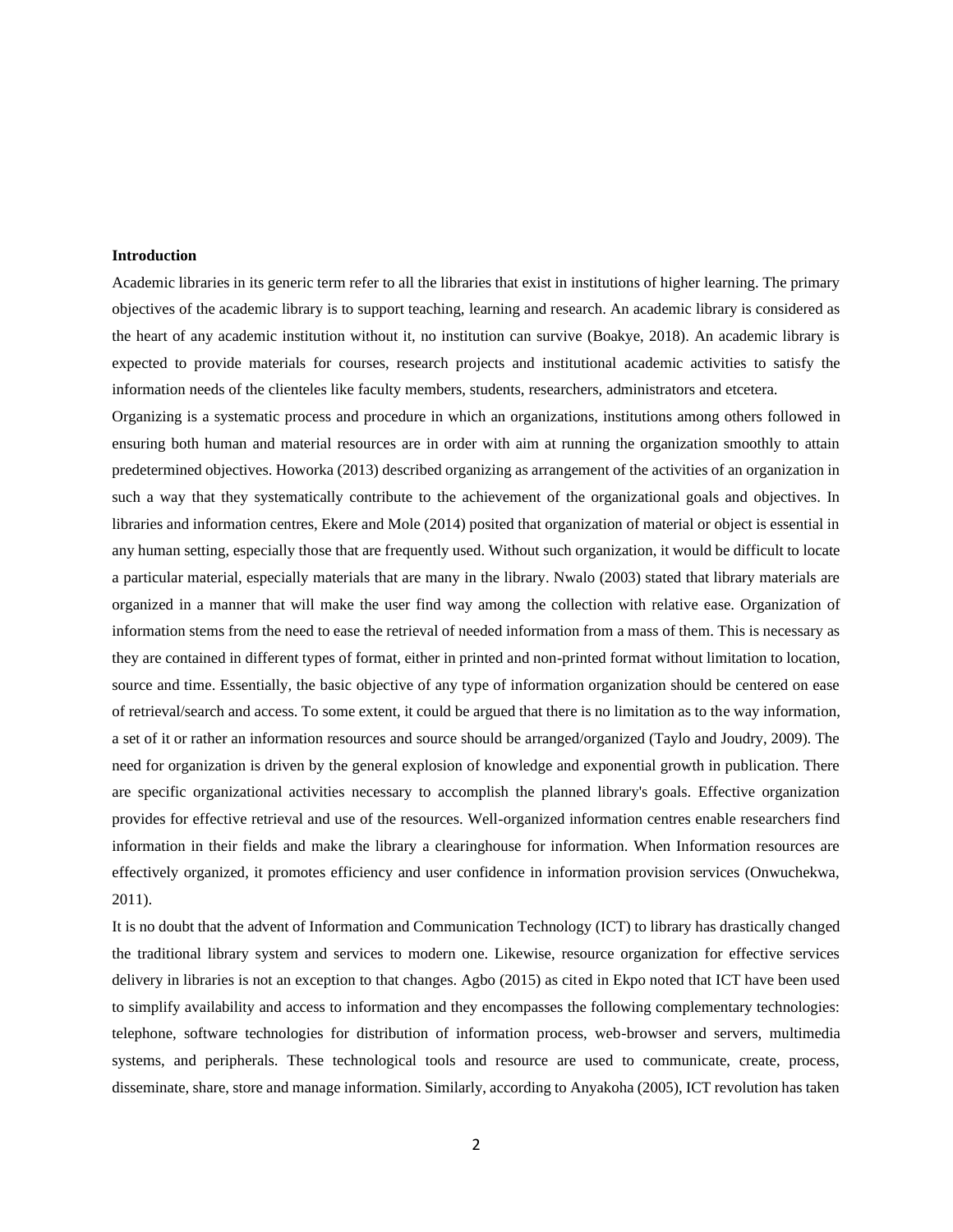librarianship to some dizzy heights, as tools that libraries used to serve their patrons have changed with the increasing application of modern technology. These tools and equipment can be utilized for the following library operation: resources sharing, digitized circulation services, current awareness services, information subscription and ordering, acquisition of information materials, creation and management of databases, electronic mail services, publications, information storage, information analysis and design, information networking, selective dissemination of information, advisory services, bibliographic control services, lending and borrowing, website utility, research, online communication and information processing. ICT plays a significant roles in resource organization in libraries. This enable librarians to acquire, organize, and disseminate information resources more easily, and users too can accessed and utilized library resources easily and conveniently. One could believe that the application of ICT facilities in libraries has simplified the traditional library services of reference, indexing, cataloging and classification, acquisition, processing, circulation, and serials control and has made general administration of the library and its resources to be stress free. For instance, Internet has integrated nearly all aspects of the library activities. It plays an important role in service delivery in libraries. ICT is changing the way libraries organize, manage, and disseminate information. Different types of library services from membership registration, acquisition, cataloging, resource sharing, circulation, inter library loan, reference services, current awareness service, selective dissemination of information, and document delivery can be offered through the Internet. The advanced use of internet tools enable libraries to reach both local and distance users much more easily and effectively (Ikegwuiro, 2017). Technologies such as email and Web provide tremendous opportunities for library and information scientists to deliver the information to the desktops of our users. Service delivery, denote a process between user providers, suppliers and partners of creating, designing and developing services and ensuring user needs are met. Service delivery should be enhanced to meet the needs and aspiration of citizens, decision makers and lifelong learners to achieve a long standing goal of the information profession. ICT has enabled users to avail many services without any human intervention, it has also made it possible to have scholarly materials, websites, multimedia presentation, quantitative data, working papers etc (Agbo, 2015). According to Chauhan (2004), the advent of computer, with their ability to process large amount of information and output in a variety of formats has finally brought the library to the customer, wherever he or she may be located. Effective service delivery in academic libraries should be provided to users so as to enable them access information need more effectively.

#### **Statement of the Problem**

There is no doubt that ICT has become a major channel or platform for resources organization and delivery of library resources and services in most academic libraries in tertiary institutions. ICT facilities enable users have easy access to information and speedy retrieval to information materials needed. It also enhances teaching, learning and research. Okorie (2005) asserted that ICTs changed scope, space, services, range as well as the procedure of information service delivery, storage and retrieval. It enables information to be stored, retrieved, communicated and broadcast electronically with speed and accuracy. It also allows information to be arranged, selected and transferred with ease. Many academic libraries in Nigeria apply ICTs in providing services to their users and organization of their resources. They have also computerized some of their services in the area of circulation such as registration of users, charging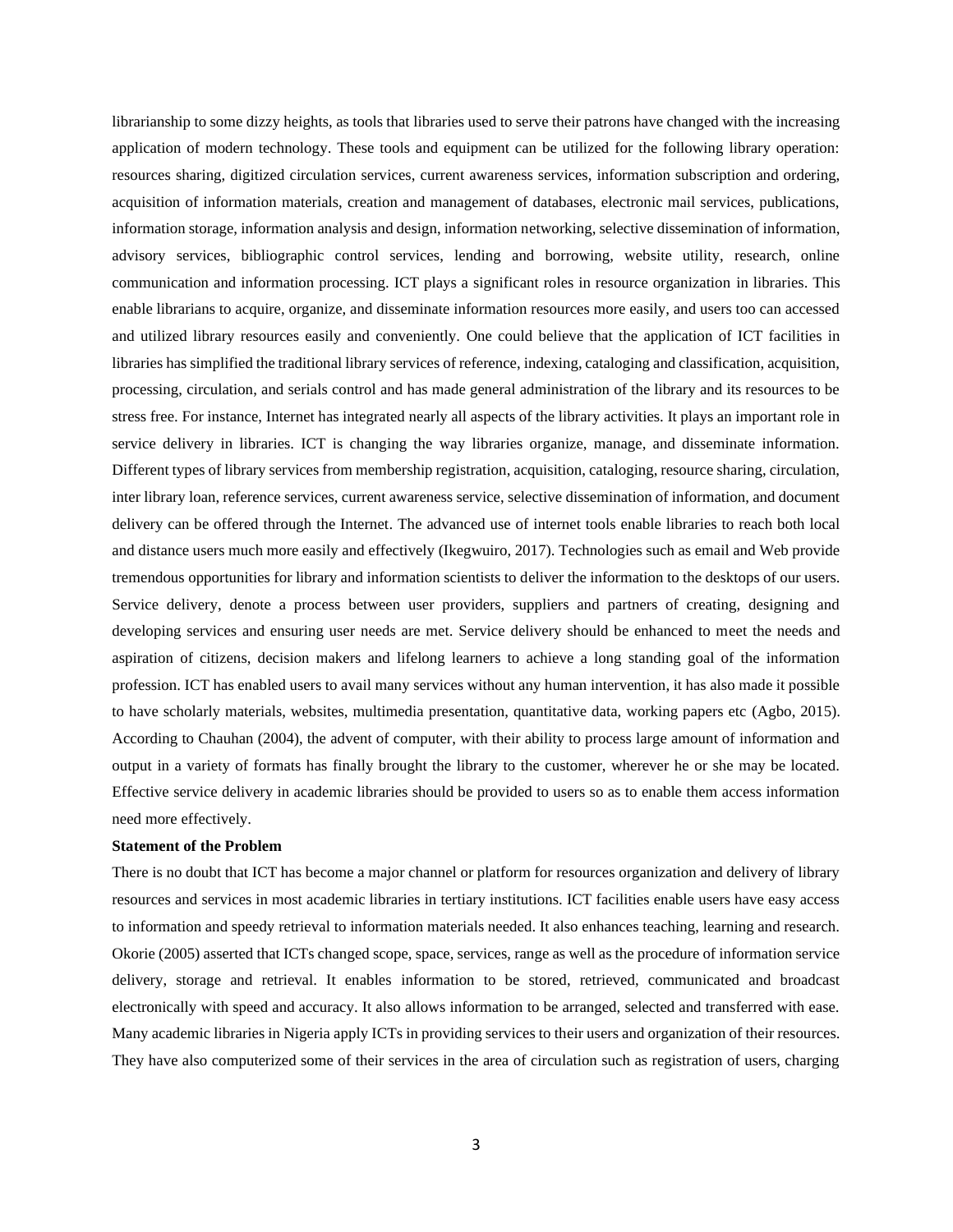and discharging, cataloguing and classification of materials are performed online using ICT facilities, acquisition of library materials and serials controlled are also conducted online with speed and accuracy realized.

However, the use of ICT in providing library services in the academic libraries seems to be declining in some libraries. It is evident that these facilities are underutilized which affects the organization of information materials and the services being provided in these libraries.

Ideally, provision of adequate ICT that would stand the test of time is made available in academic libraries in Bauchi state. There should be a good maintenance culture; training and retraining of personnel to enable them acquire technical know-how and expertise as well as supply of standby generator in the event of power outage. To this end, effective and efficient library services in academic libraries cannot be achieved without the provision and proper utilization of ICTs in academic libraries in Bauchi state.

There appears to be no specific empirical evidence on application of ICT for resources organization and service delivery in academic libraries in Bauchi State, Nigeria. It is against this backdrop that the researcher decided to investigate the application of ICT for resources organization and service delivery in academic libraries in Bauchi State.

#### **Research Questions**

The following research questions were formulated to guide the study

1. What are the ICT facilities available in academic libraries in Bauchi state?

2. What are the specific ICT resources applied in academic libraries in Bauchi state?

3. What is the extent of application of ICT in organization of library resources in academic libraries in Bauchi state?

4. To what extent is ICT applied in the delivery of library services in academic libraries in Bauchi state?

5. What are the challenges associated with the application of ICT in the organization of information resources and delivery of services in academic libraries in Bauchi state?

6. What are the strategies for enhancing the use of ICT in the organization of information resources and delivery of services in academic libraries in Bauchi state?

#### **Hypothesis**

1. H01: There is no significance difference in the mean ratings of professional librarians and para-professional staff on the extent of use of ICT in organization of information resources among library personal in tertiary institutions in Bauchi State.

2. H01: There is no significance difference in the mean ratings of professional librarians and para-professional staff on the extent of the use of ICT in the delivery of library services among library personal in Bauchi State, Nigeria.

#### **Scope of the Study**

Specifically, the study covers utilization of ICT for resources organization and services delivery in academic libraries in Bauchi state. The population of the study covers professional and para-professional librarians.

#### **Review of Related Empirical Studies**

Sani (2015) carried out a study on Technology in management of information resources and services in Kaduna state tertiary institutions' libraries Kaduna-Nigeria. The study was guided by five research questions and three null hypotheses. The study adopted descriptive research design. The population of the study was 1607 respondents with a sample of 250 respondents. The instrument used for data collection was a questionnaire developed by the research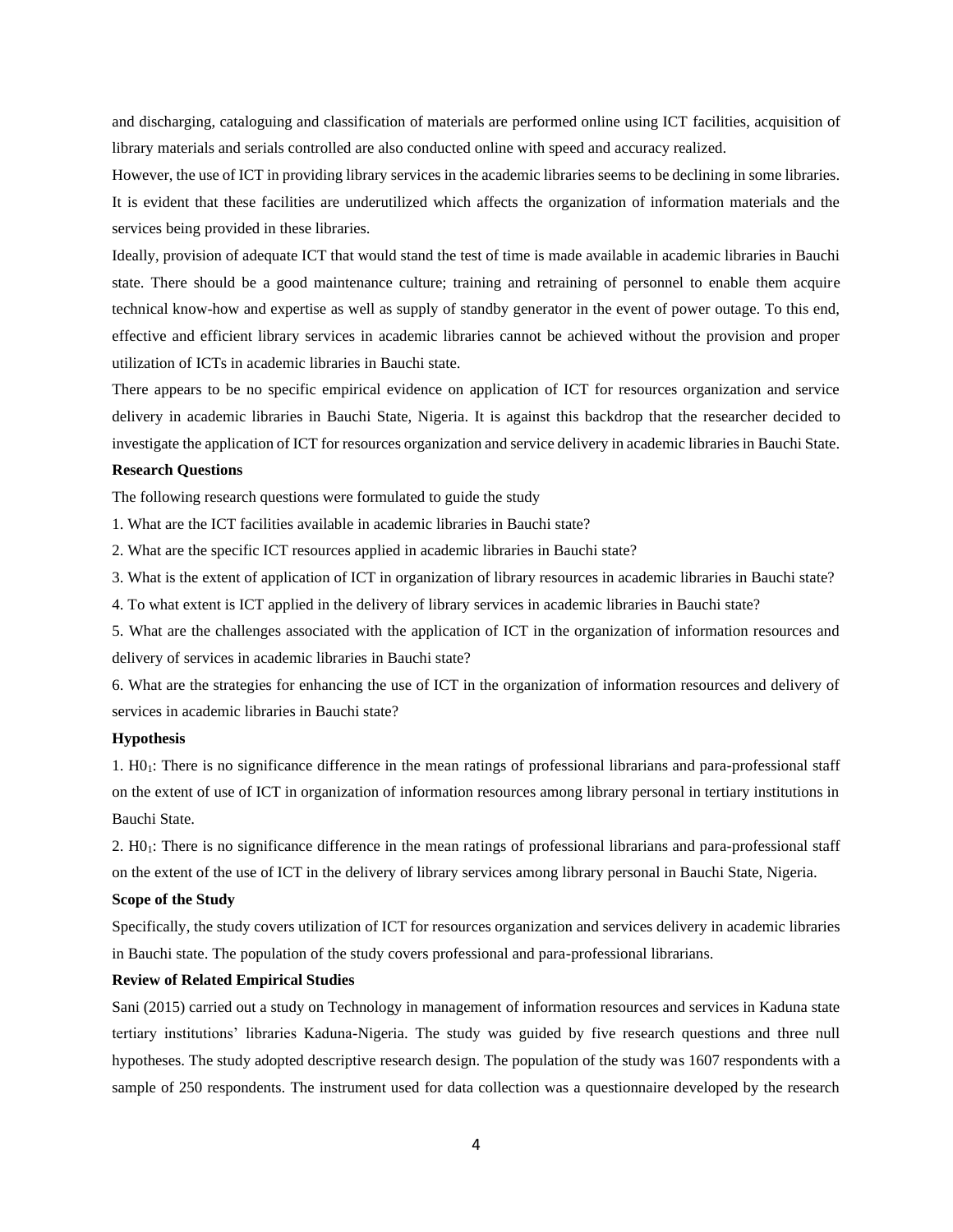with 30 items. The instrument was validated by experts and trial tested and the reliability index using Cronbach's Alpha was 0.87. Direct delivery and retrieval method was used by the researcher to collect data for the study. Mean and standard deviations were used to answer the research questions while t-test statistic was used to test the null hypotheses at 0.05 level of significance. The finding of the study among others showed that the application and diffusion of information and communication technology cannot be viewed in isolation from development in telecommunication technology. It was also found that innovation in computer and telecommunication technology have resulted in major changes in basic library operations as well as managing information in different offices and organization, such as circulatory reference services, cataloguing and classification, collection development (ordering and acquisition). However, the innovations have prompted many organizations to employ the use of ICT devices to further manage information and records of the organization. On this note, many organizations, now adopt the use of computer systems, database management systems, development of network systems to create, store, preserve, secure and use information for effective decision making in the organization. This paper highlighted the prospects and problems of ICT in Kaduna state tertiary institutions' libraries. Nwachukwu (2009) carried out a study on the utilization of ICT for effective library services delivery in Nigerian Army Training schools. The aim was to ascertain the types of ICT facilities available; services offered with the uses of the ICT; the extent of contributions to the ICT in the libraries. To identify that factors enhance the utilization of ICT, identify problems and proffer strategies for effective utilization of ICT. A descriptive survey research design was adopted using questionnaire and checklist for data collection. 50% of the population that is sample population of 653 was used comprising of all library staff and the students of three (3) military institutions. The questionnaires were divided into two (2) sets, one for the library staff, and the other for the students. Both questionnaires were further divided into six (6) sections. Face-to-face administration of the questionnaires and assistance of research 34 assistants were used. The data collected were analyzed using frequency counts, simple percentages and mean. The findings indicated that fifteen facilities were available while five facilities were not available. The findings show that the various services offered with the use of ICT have contributed to the qualitative services delivery in libraries. He concluded by recommending that all the available facilities should be accessible; implementation of ICT policies; all library staff should be trained in ICT proficiency; using of ranks should be stopped in the use of ICT facilities by the staff; more spaces and facilities should be installed and connected. Esther (2013) conducted the research on the topic: The Use of Information and Communication Technology (ICT) in Academic Libraries in Nigeria: A Case Study of Covenant University Library Ota, Nigeria. The study was guided by four purposes and four research questions. The study adopted a descriptive survey research design. The population of the study was 569 registered library users with a sample of 270 respondents. The instrument for data collection was a questionnaire developed by the researcher. The questionnaire was validated by experts and trial tested and the reliability coefficient using Cronbach's Alpha was 0.88. Direct administration and retrieval method was used by the researcher to collect data for the study. Frequency counts, mean and standard deviations were used to answer the research questions that guided the study. The finding of the study among others showed that; Information and Communication Technology (ICT) has added value to the services provided by Nigerian libraries. The findings also showed that Covenant University library has an abundance of computers connected to the internet with web based Millennium software. The students and faculty make use of online public access (OPAC) to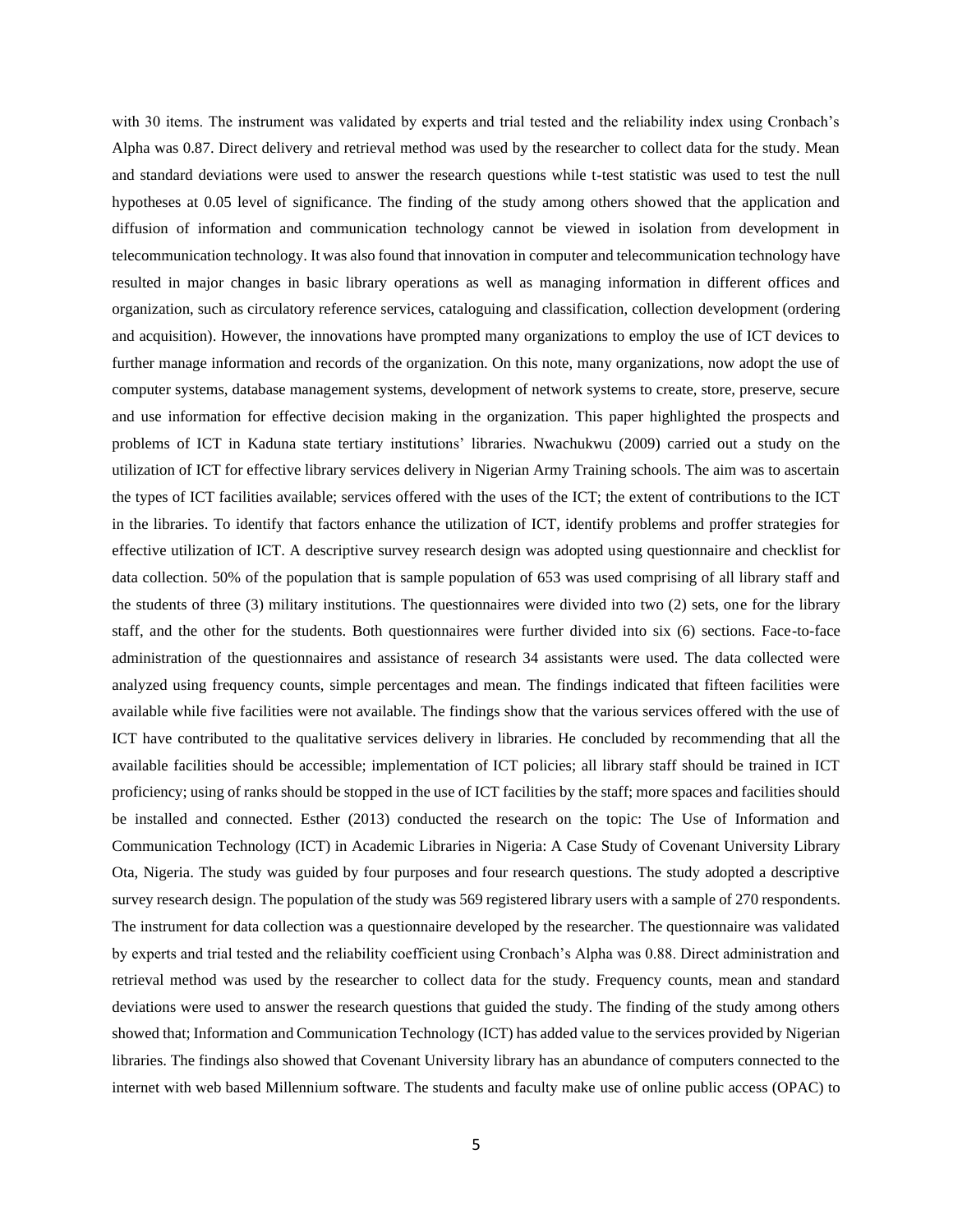locate materials on the shelves. The study reveals several reasons for using the internet by both faculty and student respondents. But the lowest ICT usage was electronic databases. The faculty respondents with the highest frequency of 40 (80%) use the internet to up-date knowledge while the highest student respondents 177 (76.7%) use the internet to complete projects. However, adequate training of library staff would boost the use of electronic databases.

Ridwan (2015) conducted a study titled: Application of ICT in Management of Information Resources and Services in Kaduna state tertiary institutions' libraries. The researcher reviewed literature from various scholars and found out that the major problems among others encountered while using ICT for managing library information resources include problem of funding, lack of comprehensive ICT policy and poor ICT knowledge from the library staff. He concluded that information professionals must change the way of managing documents with latest tools and technologies. Professional organizations such as the Nigerian Library Association (NLA) and library administrators should organize short-term training programmes and workshop for library professionals in computer applications in library and information services, online information retrieval, data processing, electronic publishing, and also software such as Microsoft Office, CDS/ISIS, etc. Well-trained and skilled personnel are essential ingredients for implementing ICT in library. Steps should be taken to develop properly trained and competent people for this purpose.

#### **Methodology**

The research design of this study was descriptive survey. This design is most appropriate for the study, due to the fact that the study is based on opinion, conditions, practices that prevail, points of view, attitudes and effects that are being felt by the respondents on application of ICT for resource organization and service delivery in academic libraries in Bauchi State. The area of the study is Bauchi State, Nigeria. Bauchi State is one of the six states in the North East geopolitical region of Nigeria. Academic libraries in the area include: Abubakar Tafawa Balewa University, Bauchi; Bauchi State University, Gadau; Abubakar Tatari Ali Polytechnic, Bauchi; Federal Polytechnic Bauchi; Bauchi State College of Agriculture and A.D Rufa'i College of Legal and Islamic studies, Misau Bauchi state, College of education Kangere and Aminu Saleh College of education Azare, Bauchi state. The population consists of one hundred and fifteen (115) professional and Para-professional library staff in the academic libraries under study, as follows: Abubakar Tafawa Balewa University, 32; Bauchi; Bauchi State University, Gadau, 22; Abubakar Tatari Ali Polytechnic, Bauchi, 13; Federal Polytechnic Bauchi, 24; Bauchi State College of Agriculture, 5; A.D Rufa'i College of Legal and Islamic studies, Misau, Bauchi state 7; College of education Kangere, 5, and Aminu Saleh College of education, Azare, Bauchi state, 7. The researcher used all the population since it is manageable. As such, it does not require sample and sampling technique. The instruments for data collection for this research were Observation check list and a questionnaire. Two sets of questionnaire were used, one for professional staff and the other for Paraprofessional staff. Data collected for the study were analyzed using simple descriptive statistics of mean score, percentages and frequency table to answer the research questions. For clarity, each item was presented in a table and all findings were presented as the tables revealed. Data from research question one was analyzed using frequency and percentage. Data from the rest of the research questions were analyzed using the real limits of numbers as follows: any item with mean of 3.50 to 4.00 was considered as very high extent or strongly accepted or very appropriate; any item with mean of 2.50 to 3.49 was considered as high extent or accepted or appropriate; any item with mean of 1.50 to 2.29 was considered as little extent or rejected or fairly appropriate; any item with mean of 0.50 to 1.49 was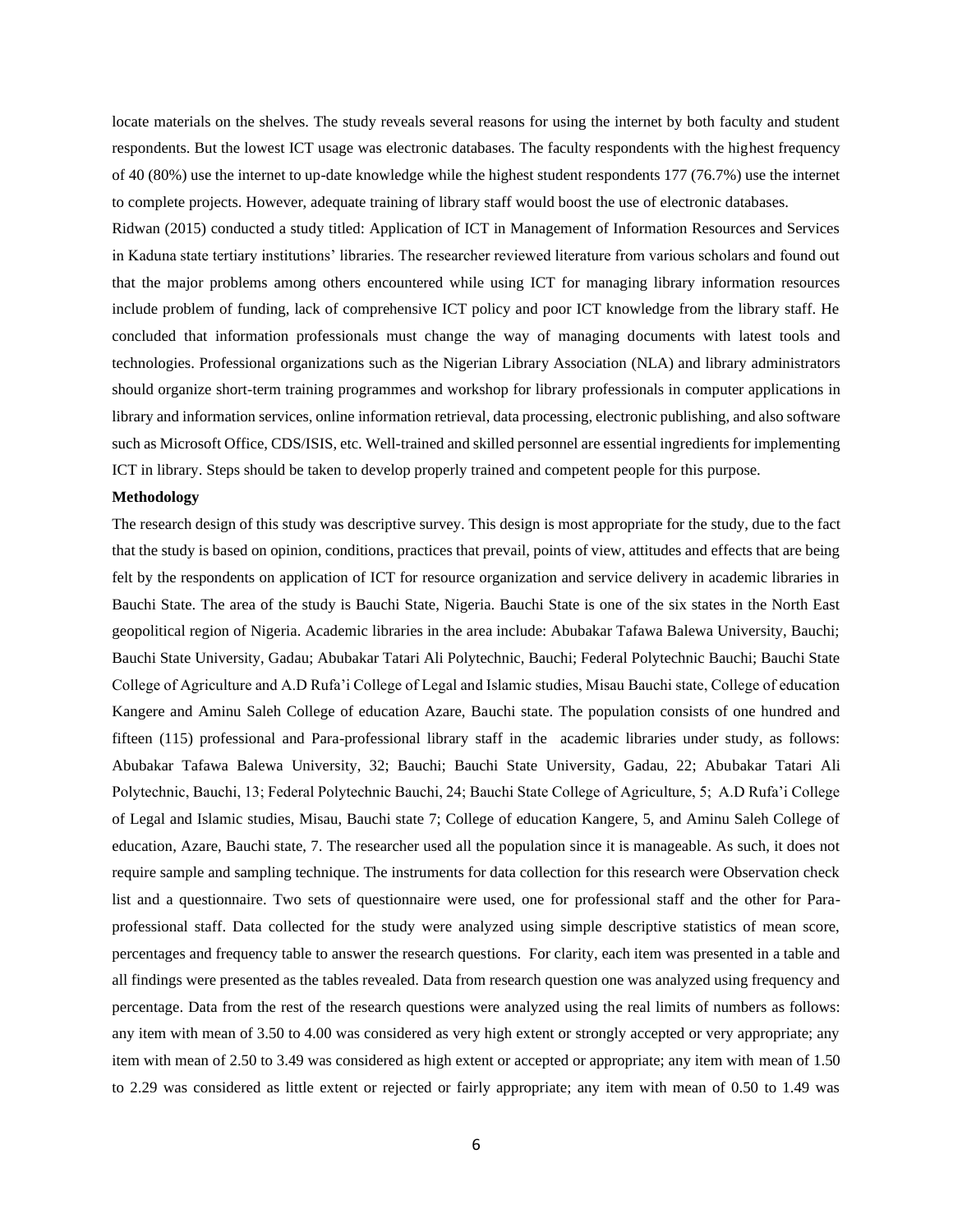considered as not at all or strongly rejected or not appropriate. For research question one, any percentage that ranges from 50% and above was regarded as positive while 49% and below is negative and not useful in determining the findings of the study.

#### **Results and Discussion**

The descriptive data are presented in tabular form. The data analysis was presented using mean and standard deviation.

**Research Question 1**: What are the ICT facilities available for resource organization and service delivery in academic libraries in Bauchi State?

|                         |                                                   | <b>ATBU</b> |             | <b>BSU</b>                |                         | <b>FPT</b>   |                    | <b>ATA</b>   |                    |                           | <b>ACOE</b>          | <b>CILS</b>               |             | <b>COE</b>                |                         |                         | <b>COA</b>   | <b>OVERAL</b>            |                          | D                                         |
|-------------------------|---------------------------------------------------|-------------|-------------|---------------------------|-------------------------|--------------|--------------------|--------------|--------------------|---------------------------|----------------------|---------------------------|-------------|---------------------------|-------------------------|-------------------------|--------------|--------------------------|--------------------------|-------------------------------------------|
|                         |                                                   |             |             |                           |                         | $\, {\bf B}$ |                    | $\mathbf P$  |                    | $\mathbf{A}$              |                      |                           |             | $\mathbf K$               |                         |                         |              |                          |                          |                                           |
| S/                      | <b>ICT</b>                                        | AV          | $\mathbf N$ | A                         | $\overline{\mathbf{N}}$ | $\mathbf{A}$ | $\overline{\bf N}$ | $\mathbf{A}$ | $\overline{\bf N}$ | $\mathbf{A}$              | $\overline{\bf N}$   | $\mathbf{A}$              | N           | $\overline{\mathbf{A}}$   | $\overline{\mathbf{N}}$ | $\mathbf{A}$            | N            | AV                       | NA                       |                                           |
| $\mathbf N$             | <b>ITEMS</b>                                      |             | $\mathbf A$ | $\boldsymbol{\mathrm{V}}$ | $\mathbf A$             | $\mathbf{V}$ | $\mathbf{A}$       | $\mathbf{V}$ | $\mathbf{A}$       | $\boldsymbol{\mathrm{V}}$ | $\boldsymbol{\rm A}$ | $\boldsymbol{\mathrm{V}}$ | $\mathbf A$ | $\boldsymbol{\mathrm{V}}$ | $\mathbf{A}$            | $\overline{\mathbf{V}}$ | $\mathbf{A}$ |                          |                          |                                           |
| $\mathbf{1}$            | Connected<br>computers                            | $\sqrt{}$   |             | $\sqrt{}$                 |                         | $\sqrt{}$    |                    | $\sqrt{}$    |                    | $\sqrt{ }$                |                      | $\sqrt{}$                 |             | $\sqrt{}$                 |                         | $\sqrt{ }$              |              | 8(100<br>$\frac{6}{2}$   | $0(0\%)$                 | $\mathbf{A}$<br>$\overline{\mathbf{V}}$   |
| $\overline{2}$          | Stand-alone<br>computers                          | $\sqrt{}$   |             | $\sqrt{}$                 |                         | $\sqrt{}$    |                    | $\sqrt{}$    |                    | $\sqrt{}$                 |                      | $\sqrt{}$                 |             | $\sqrt{}$                 |                         | $\sqrt{ }$              |              | 8(100)<br>$\frac{6}{2}$  | $0(0\%)$                 | $\mathbf{A}$<br>$\mathbf{V}$              |
| $\overline{\mathbf{3}}$ | Telephones                                        | $\sqrt{}$   |             | $\sqrt{}$                 |                         |              | $\sqrt{}$          | $\sqrt{}$    |                    |                           | $\sqrt{}$            |                           | $\sqrt{}$   |                           | $\sqrt{}$               |                         | $\sqrt{}$    | 3(37.5)<br>$\frac{6}{2}$ | 5(62.5)<br>$\frac{6}{2}$ | $\overline{N}$<br>A                       |
| 4                       | Tele-facsimile<br>equipment                       |             | $\sqrt{ }$  |                           | $\sqrt{}$               |              | $\sqrt{}$          |              | $\sqrt{}$          |                           | $\sqrt{}$            |                           | $\sqrt{}$   |                           | $\sqrt{}$               |                         | $\sqrt{}$    | $0(0\%)$                 | 8(100<br>$\frac{6}{2}$   | $\mathbf N$<br>$\mathbf{A}$               |
| 5                       | Network<br>facilities                             | $\sqrt{}$   |             | $\sqrt{}$                 |                         | $\sqrt{}$    |                    | $\sqrt{}$    |                    | $\sqrt{ }$                |                      | $\sqrt{}$                 |             | $\sqrt{}$                 |                         | $\sqrt{}$               |              | 8(100)<br>$\frac{0}{0}$  | $0(0\%)$                 | $\mathbf{A}$<br>$\mathbf V$               |
| 6                       | Telephones                                        | $\sqrt{}$   |             | $\sqrt{}$                 |                         |              | $\sqrt{ }$         | $\sqrt{}$    |                    |                           | $\sqrt{ }$           |                           | $\sqrt{ }$  |                           | $\sqrt{}$               |                         | $\sqrt{}$    | 3(37.5)<br>$\frac{0}{0}$ | 5(62.5)<br>$\frac{0}{0}$ | $\overline{N}$<br>$\mathbf{A}$            |
| $\overline{7}$          | Tele-facsimile<br>equipment                       |             | $\sqrt{ }$  |                           | $\sqrt{ }$              |              | $\sqrt{ }$         |              | $\sqrt{}$          |                           | $\sqrt{}$            |                           | $\sqrt{}$   |                           | $\sqrt{}$               |                         | $\sqrt{ }$   | $0()$ %)                 | 8(100<br>$\frac{0}{0}$   | $\overline{N}$<br>$\mathbf{A}$            |
| 8                       | Photocopiers                                      | $\sqrt{}$   |             | $\sqrt{}$                 |                         | $\sqrt{}$    |                    | $\sqrt{}$    |                    | $\sqrt{}$                 |                      | $\sqrt{}$                 |             | $\sqrt{}$                 |                         | $\sqrt{ }$              |              | 8(100)<br>$\frac{6}{2}$  | $0(0\%)$                 | $\mathbf{A}$<br>$\mathbf V$               |
| 9                       | Printers                                          | $\sqrt{}$   |             | $\sqrt{}$                 |                         | $\sqrt{}$    |                    | $\sqrt{}$    |                    | $\sqrt{ }$                |                      | $\sqrt{}$                 |             | $\sqrt{}$                 |                         | $\sqrt{ }$              |              | 8(100)<br>$\frac{6}{2}$  | $0(0\%)$                 | $\overline{A}$<br>$\overline{\mathsf{V}}$ |
| 10                      | <b>Scanners</b>                                   | $\sqrt{}$   |             | $\sqrt{}$                 |                         | $\sqrt{}$    |                    | $\sqrt{}$    |                    | $\sqrt{ }$                |                      | $\sqrt{}$                 |             | $\sqrt{}$                 |                         | $\sqrt{}$               |              | 8(100)<br>$\frac{6}{2}$  | $0(0\%)$                 | $\mathbf{A}$<br>$\mathbf{V}$              |
| 11                      | Internet<br>facilities                            | $\sqrt{}$   |             | $\sqrt{}$                 |                         | $\sqrt{}$    |                    | $\sqrt{}$    |                    | $\sqrt{}$                 |                      | $\sqrt{}$                 |             | $\sqrt{}$                 |                         | $\sqrt{ }$              |              | 8(100<br>$\frac{0}{0}$   | $0(0\%)$                 | $\overline{A}$<br>$\mathbf{V}$            |
| 12                      | E-mail                                            | $\sqrt{}$   |             | $\sqrt{}$                 |                         | $\sqrt{}$    |                    | $\sqrt{}$    |                    | $\sqrt{ }$                |                      | $\sqrt{}$                 |             | $\sqrt{}$                 |                         | $\sqrt{}$               |              | 8(100<br>$\frac{0}{0}$   | $0(0\%)$                 | $\mathbf{A}$<br>$\mathbf V$               |
| 13                      | CD-ROM<br>Technology                              | $\sqrt{}$   |             | $\sqrt{}$                 |                         | $\sqrt{}$    |                    | $\sqrt{}$    |                    | $\sqrt{ }$                |                      | $\sqrt{}$                 |             | $\sqrt{}$                 |                         | $\sqrt{}$               |              | 8(100<br>$\frac{0}{0}$   | $0(0\%)$                 | $\mathbf{A}$<br>$\mathbf{V}$              |
| 14                      | <b>DVD ROM</b>                                    | $\sqrt{}$   |             | $\sqrt{}$                 |                         | $\sqrt{}$    |                    | $\sqrt{}$    |                    | $\sqrt{ }$                |                      | $\sqrt{}$                 |             | $\sqrt{}$                 |                         | $\sqrt{}$               |              | 8(100)<br>$\frac{6}{2}$  | $0(0\%)$                 | $\overline{A}$<br>$\mathbf{V}$            |
| 15                      | Online<br>public<br>access<br>catalogue<br>(OPAC) | $\sqrt{}$   |             |                           | $\sqrt{}$               |              | $\sqrt{}$          |              | $\sqrt{}$          |                           | $\sqrt{}$            | $\sqrt{}$                 |             |                           | $\sqrt{}$               |                         | $\sqrt{}$    | 2(25%<br>℩               | 6(75%<br>$\mathcal{E}$   | $\overline{N}$<br>$\mathbf{A}$            |

**TABLE 1: Observation Checklist on availability of ICT Facilities in Academic Libraries in Bauchi State**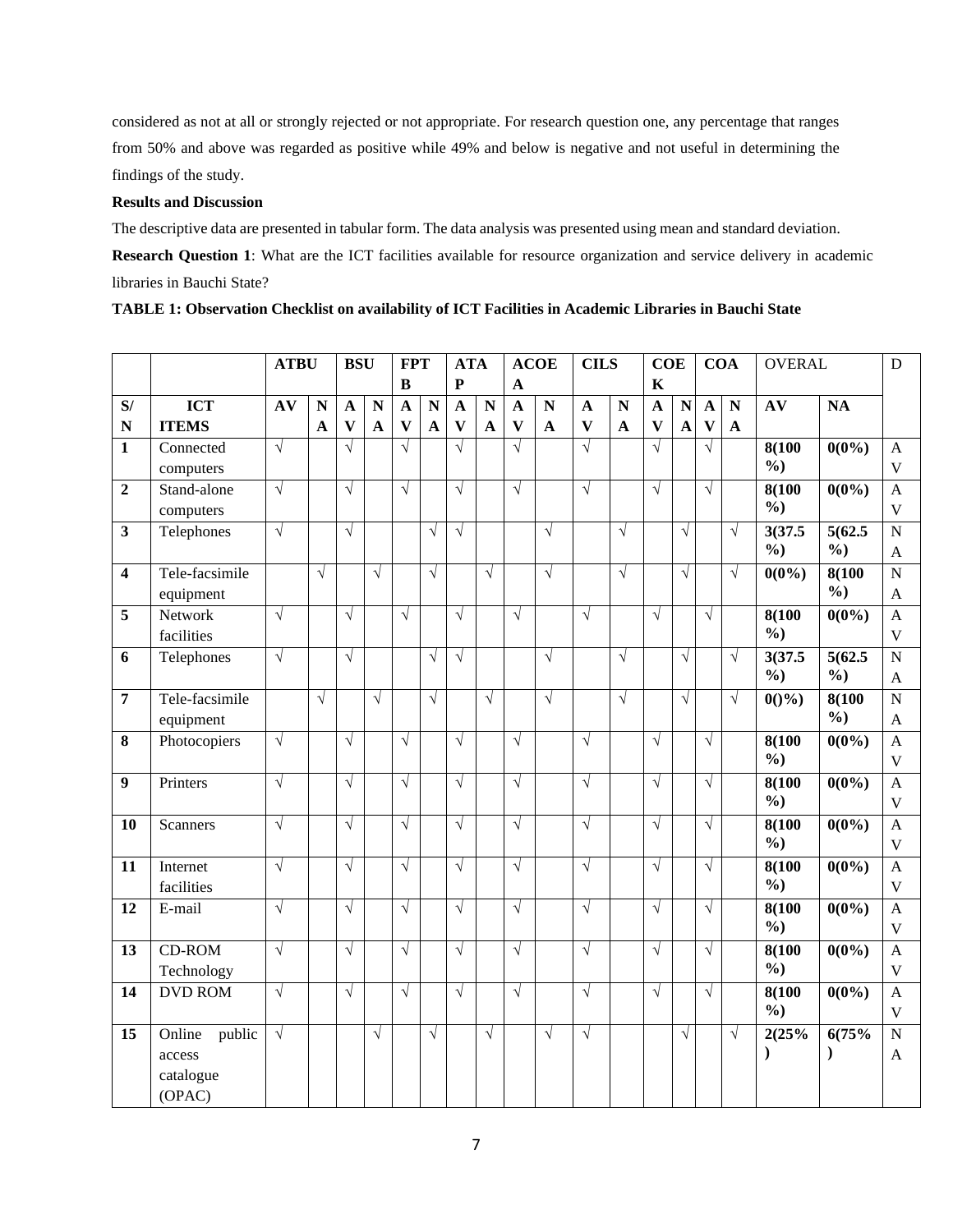| 16 | Projectors      | $\sqrt{ }$ |                | $\sqrt{ }$ |                | V                    |                | V            |                | $\sqrt{ }$     |       | $\sqrt{ }$ |      | $\sqrt{}$      |                | $\sqrt{ }$           |        | 8(100         | $0(0\%)$  | $\mathbf{A}$ |
|----|-----------------|------------|----------------|------------|----------------|----------------------|----------------|--------------|----------------|----------------|-------|------------|------|----------------|----------------|----------------------|--------|---------------|-----------|--------------|
|    |                 |            |                |            |                |                      |                |              |                |                |       |            |      |                |                |                      |        | $\frac{0}{0}$ |           | V            |
| 17 | Library based   | $\sqrt{ }$ |                | $\sqrt{ }$ |                | $\sqrt{ }$           |                | $\sqrt{}$    |                | $\sqrt{ }$     |       | $\sqrt{ }$ |      | $\sqrt{ }$     |                | $\sqrt{}$            |        | 8(100         | $0(0\%)$  | $\mathbf{A}$ |
|    | software e.g.   |            |                |            |                |                      |                |              |                |                |       |            |      |                |                |                      |        | $\frac{6}{9}$ |           | V            |
|    | X-LIB           |            |                |            |                |                      |                |              |                |                |       |            |      |                |                |                      |        |               |           |              |
| 18 | Flash drives    | $\sqrt{ }$ |                | $\sqrt{ }$ |                | $\sqrt{ }$           |                | $\sqrt{ }$   |                | $\sqrt{ }$     |       | $\sqrt{ }$ |      | $\sqrt{ }$     |                | $\sqrt{}$            |        | 8(100         | $0(0\%)$  | $\mathbf{A}$ |
|    |                 |            |                |            |                |                      |                |              |                |                |       |            |      |                |                |                      |        | $\frac{6}{9}$ |           | V            |
| 19 | Local<br>Area   | $\sqrt{ }$ |                |            | $\sqrt{ }$     |                      | $\sqrt{ }$     | $\sqrt{ }$   |                | $\sqrt{ }$     |       | $\sqrt{ }$ |      | $\sqrt{}$      |                | $\sqrt{ }$           |        | 6(75%         | 2(25%     | $\mathbf{A}$ |
|    | Network         |            |                |            |                |                      |                |              |                |                |       |            |      |                |                |                      |        |               | $\lambda$ | V            |
|    | (LAN)           |            |                |            |                |                      |                |              |                |                |       |            |      |                |                |                      |        |               |           |              |
| 20 | Wide Area       | $\sqrt{ }$ |                | $\sqrt{ }$ |                | $\sqrt{ }$           |                | $\sqrt{ }$   |                | $\sqrt{ }$     |       | $\sqrt{ }$ |      | $\sqrt{ }$     |                | $\sqrt{ }$           |        | 8(100         | $0(0\%)$  | $\mathbf{A}$ |
|    | Network         |            |                |            |                |                      |                |              |                |                |       |            |      |                |                |                      |        | $\frac{6}{9}$ |           | V            |
|    | (WAN)           |            |                |            |                |                      |                |              |                |                |       |            |      |                |                |                      |        |               |           |              |
| 21 | Wireless        | $\sqrt{ }$ |                | $\sqrt{ }$ |                | $\sqrt{ }$           |                | $\sqrt{ }$   |                | $\sqrt{ }$     |       | $\sqrt{ }$ |      | $\sqrt{ }$     |                | $\sqrt{ }$           |        | 8(100         | $0(0\%)$  | $\mathbf{A}$ |
|    | Internet access |            |                |            |                |                      |                |              |                |                |       |            |      |                |                |                      |        | $\frac{6}{9}$ |           | $\mathbf V$  |
|    | <b>TOTAL</b>    | 19(        | $\overline{2}$ | 1          | $\overline{4}$ | $\mathbf{1}$         | 6              | $\mathbf{1}$ | 3              | $\mathbf{1}$   | 5(2)  | 17         | 4(   | $\mathbf{1}$   | 5 <sup>5</sup> | $\mathbf{1}$         | 5(     |               |           |              |
|    |                 | 90.        | €              | $\tau$     | $\overline{(}$ | 5                    |                | 8            | (              | 6(             | 3.8   | (8)        | 19   | 6              |                | 6                    | 23     |               |           |              |
|    |                 | 5)         | 9              |            | 1              | $\mathcal{L}$        | $\overline{c}$ | $\left($     | $\mathbf{1}$   | $\tau$         | $%$ ) | 1          | $\%$ | $\left($       | $\overline{c}$ |                      | $.8\,$ |               |           |              |
|    |                 |            | $\bullet$      | 8          | 9              | $\overline{7}$       | 8              | 8            | $\overline{4}$ | 6.             |       | $%$ )      |      | $\overline{7}$ | 3              | 7                    | $%$ )  |               |           |              |
|    |                 |            | 5              | 1          | $\%$           | $\mathbf{1}$         | $\bullet$      | 5.           | $\cdot$        | $\overline{c}$ |       |            |      | 6.             |                | 6                    |        |               |           |              |
|    |                 |            | $\%$           | $\%$       | $\lambda$      | $\ddot{\phantom{0}}$ | 6              | 7            | $\overline{3}$ | $\%$           |       |            |      | $\mathfrak{2}$ | 8              | $\ddot{\phantom{0}}$ |        |               |           |              |
|    |                 |            | )              |            |                | $\overline{4}$       | $\%$           | $\%$         | $\%$           |                |       |            |      | $\%$           | $\%$           | 2                    |        |               |           |              |
|    |                 |            |                |            |                | $\%$                 |                | $\lambda$    | $\lambda$      |                |       |            |      | $\lambda$      |                | $\%$                 |        |               |           |              |
|    |                 |            |                |            |                |                      |                |              |                |                |       |            |      |                |                |                      |        |               |           |              |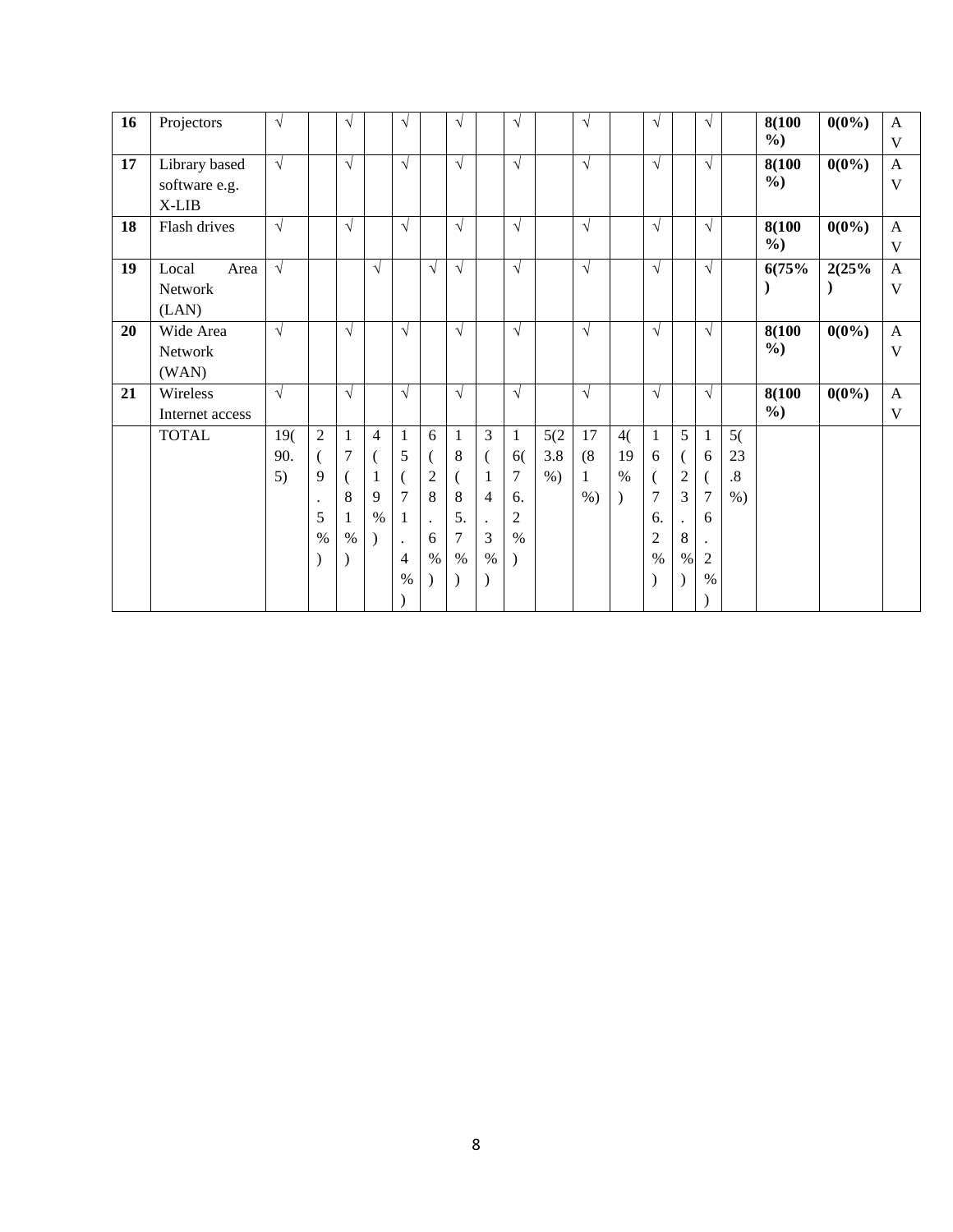The result presented in table 1 showed that out of twenty-one (21) ICT resources for organization of library services listed in the table, an aggregate of sixteen (16) resources are available , while five (5) resources are not available in academic libraries in Bauchi state. Also, the researcher observed that in ATBU, 19(90.5%) were available , while 2(9.5%)were not available; in BSU, 17(81%) were available while 4(19%) were not available; in FPTB, 15(71.4%) were available while 6(28.6%) were not available; in ATAP 18(85.7%) were available while 3(14.3%)were not available; in ACOEA 16(76.2%)were available, while 5(23.8%) were not available; in CILS, 17(81%) were available while 4(19%) were not available; in COEK, 16(76.2%) were available while 5(23.8%) were not available and COA (76.2%)were available , while 5(23.8%) were not available. Some of the most available ones include: Online internet search services, E-mail services, Management of online databases, Management of online databases, Audio and Video Communication services.

**Research Question 2:** In What specific areas are ICT applied in academic libraries in Bauchi state?

## **Table 2: Mean ratings of respondents on the specific areas in which ICTs are applied in academic libraries in Bauchi state**

|    |                                                |              |           | <b>Status</b> |           | Overall |           | R                | D            |
|----|------------------------------------------------|--------------|-----------|---------------|-----------|---------|-----------|------------------|--------------|
|    |                                                | Professional |           | Professional  |           |         |           |                  |              |
|    |                                                | Mean         | <b>SD</b> | <b>Mean</b>   | <b>SD</b> | Mean    | <b>SD</b> |                  |              |
| 1  | Online internet search services                | 3.22         | .40       | 3.38          | .91       | 3.30    | .95       | 1 <sup>st</sup>  | $\mathbf{A}$ |
| 2  | E-mail services                                | 3.56         | .62       | 2.98          | .72       | 3.28    | .92       | 2 <sup>nd</sup>  | A            |
| 3  | technical training in ICT for staff and users  | 3.20         | .94       | 3.36          | .85       | 3.28    | .99       | 2 <sup>nd</sup>  | $\mathbf{A}$ |
| 4  | Management of online databases                 | 3.09         | .70       | 3.43          | .72       | 3.25    | .74       | 4 <sup>th</sup>  | $\mathbf{A}$ |
| 5  | Audio and Video Communication services         | 3.16         | .52       | 3.14          | .83       | 3.15    | .80       | 5 <sup>th</sup>  | $\mathbf{A}$ |
| 6  | Subscription services                          | 3.00         | .21       | 3.14          | .93       | 3.07    | .89       | 6 <sup>th</sup>  | $\mathbf{A}$ |
| 7  | Digitized finding aids such as online          | 3.13         | .78       | 2.81          | .83       | 2.47    | .91       | 7 <sup>th</sup>  | D            |
|    | bibliographies and indexes                     |              |           |               |           |         |           |                  |              |
| 8  | Online cataloguing and classification services | 2.48         | .19       | 2.34          | .66       | 2.46    | .81       | 8 <sup>th</sup>  | D            |
| 9  | Customer care services                         | 2.51         | .86       | 2.39          | .50       | 2.44    | .78       | <b>9th</b>       | D            |
| 10 | Online reference services                      | 2.66         | .86       | 2.30          | .95       | 2.43    | .86       | 10 <sup>th</sup> | D            |
| 11 | Online inter-library services                  | 1.80         | .62       | 2.04          | .60       | 1.90    | .80       | 11 <sup>th</sup> | D            |
| 12 | <b>Electronic Document Delivery Services</b>   | 1.54         | .50       | 1.60          | .49       | 1.56    | .54       | 12 <sup>th</sup> | D            |
|    | <b>Cluster Mean</b>                            | 2.78         | .40       | 2.74          | .55       | 2.72    | .61       |                  | A            |

Table 2 shows the mean ratings of the respondents on extent ICT facilities are applied in libraries of tertiary institutions in Bauchi state Using criterion mean of 2.50, the results of the data analysis revealed that the respondents accepted that the purpose ICT are applied in libraries of tertiary institutions in Bauchi state include technical training in ICT for staff and users (mean= 3.30); Management of online databases (mean=3.25); Audio and Video Communication services (mean=3.15) Subscription services (mean =3.07), E-mail services (mean=2.28), and Online internet search services (mean=2.28).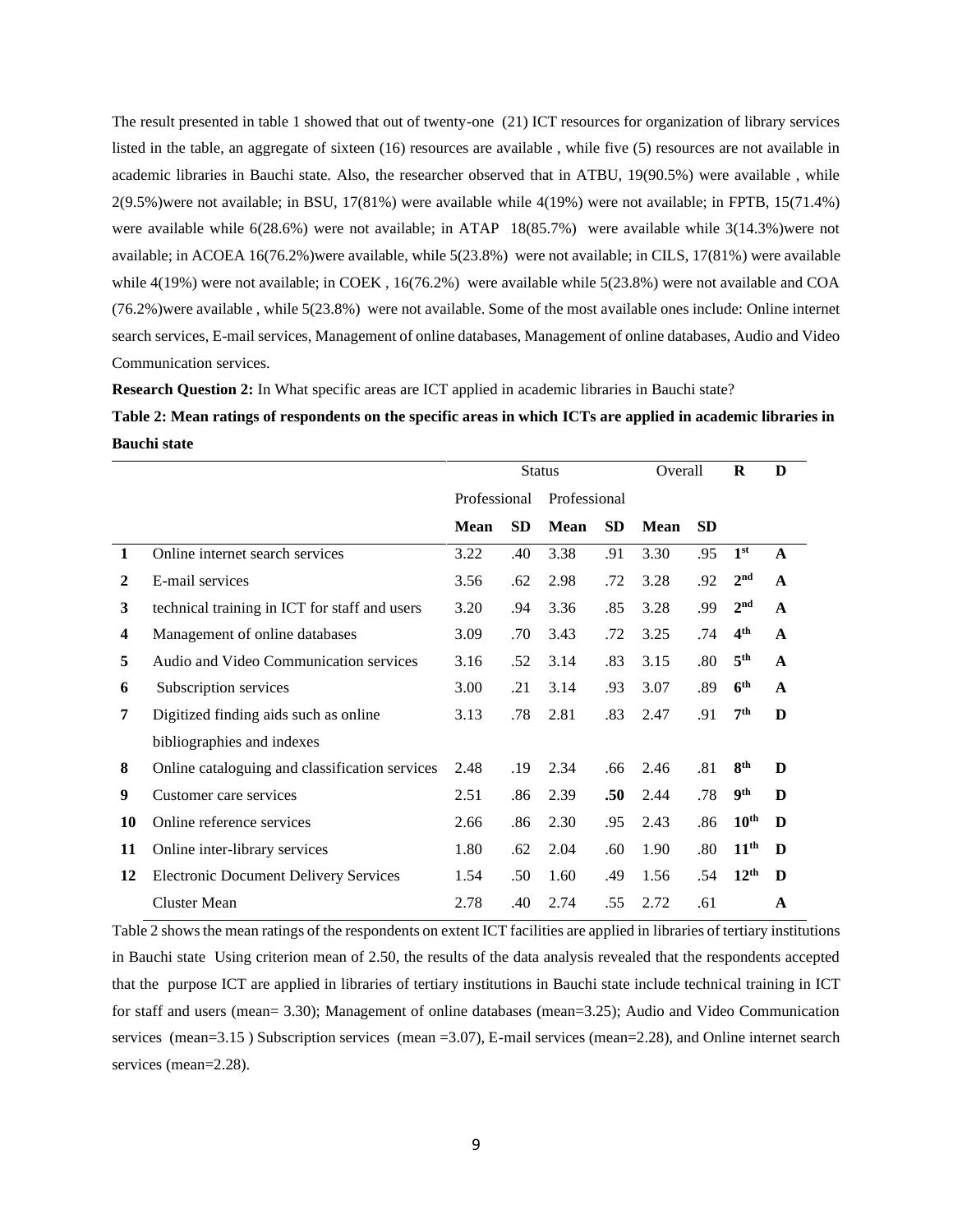Among the two status of respondents sampled in the study, the analysis showed that the professional staff identified E-mail services (mean 3.56), while the para professional recognized Management of online databases (mean= 3.43) as the specific areas ICT facilities are applied in the libraries. Furthermore, the table indication from the overall mean showed that Online internet search services (mean = 3.30) is ranked highest, while Electronic Document Delivery Services (Mean  $= 1.56$ ) is ranked lowest.

**Research Question 3:** What is the extent of the use of ICT in organization of library resources in academic libraries in Bauchi state?

**Table 3: Mean ratings of respondents on extent of use of ICT in organization of library resources in academic libraries in Bauchi state**

|    |                                                  |                     |           | <b>Status</b>       |           | <b>Status</b> |           | R                |           |
|----|--------------------------------------------------|---------------------|-----------|---------------------|-----------|---------------|-----------|------------------|-----------|
|    |                                                  | <b>Professional</b> |           | <b>Professional</b> |           |               |           |                  |           |
|    |                                                  | <b>Mean</b>         | <b>SD</b> | Mean                | <b>SD</b> | Mean          | <b>SD</b> |                  |           |
| 1  | <b>Computerization of all library operations</b> | 3.04                | .65       | 3.40                | .89       | 3.22          | .64       | 1 <sup>st</sup>  | <b>HE</b> |
| 2  | <b>Binding Services</b>                          | 3.24                | .86       | 3.12                | .94       | 3.18          | .90       | 2 <sup>nd</sup>  | HE        |
| 3  | <b>Abstracting</b>                               | 3.27                | .89       | 2.90                | .77       | 3.09          | .64       | 3 <sup>rd</sup>  | HE        |
| 4  | <b>Classification</b>                            | 3.00                | .88       | 3.14                | .98       | 3.07          | .93       | 4 <sup>th</sup>  | HE        |
| 5  | <b>Indexing</b>                                  | 3.24                | .93       | 2.81                | .65       | 3.03          | .56       | 5 <sup>th</sup>  | HE        |
| 6  | <b>CD-ROM</b>                                    | 2.93                | .80       | 2.93                | .77       | 2.93          | .48       | 6 <sup>th</sup>  | HE        |
| 7  | <b>Video Conferencing</b>                        | 2.48                | .65       | 2.50                | .96       | 2.49          | .86       | 7 <sup>th</sup>  | LE        |
| 8  | <b>Current Awareness Services</b>                | 2.45                | .75       | 2.39                | .67       | 2.47          | .56       | 8 <sup>th</sup>  | LE        |
| 9  | <b>Inter-Library Services</b>                    | 2.40                | .61       | 2.36                | .73       | 2.45          | .82       | 9 <sup>th</sup>  | LE        |
| 10 | <b>Cataloguing of online resources</b>           | 2.38                | .79       | 2.50                | .65       | 2.44          | .62       | 10 <sup>th</sup> | LE        |
|    | <b>Cluster Mean</b>                              | 2.84                | .82       | 2.81                | .50       | 2.83          | .75       |                  |           |

Table 3 above shows the mean ratings of the respondents on the extent of use of ICT in organization of library resources in academic libraries in Bauchi state. Using real limit of number principle, the results of the data analysis disclose that ICT is used to a high extent on Computerization of all library operations (mean=3.22) , Binding Services (mean= 3.18); Abstracting (mean= 3.09); Classification (mean= 3.09); Indexing (mean= 3.03 ) and CD ROM (mean= 2.93).It is used to a low extent, on Video Conferencing (mean= 2.49); Current Awareness Services (mean= 2.47); Inter-Library Services (mean= 2.45) and Cataloguing of online resources (mean= 2.44). Comparing the two status of respondents sampled in the study, the analysis showed that the professional rated Binding Services (mean 3.24) , while the para professional recognized Computerization of all library operations ( mean= 3.40) as the major use of ICT in libraries of tertiary institutions in Bauchi state.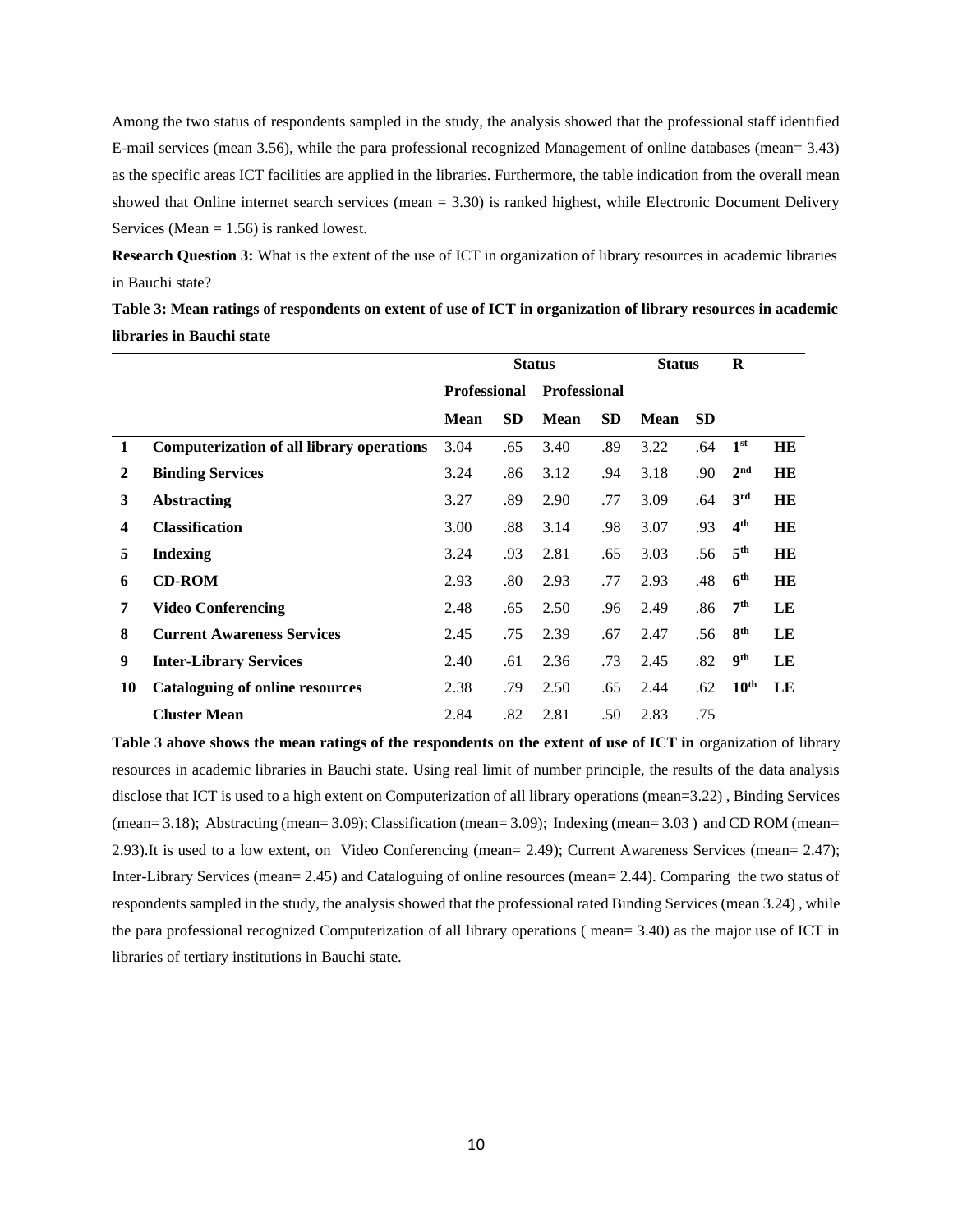**Research Question 4: To what extent are the available ICTs applied in the delivery of library services in academic libraries in Bauchi state?**

|                         |                                       |              |           | <b>Status</b>     |           | Overall |           | $\mathbb{R}$     | ${\bf D}$  |
|-------------------------|---------------------------------------|--------------|-----------|-------------------|-----------|---------|-----------|------------------|------------|
|                         |                                       | Professional |           | Para professional |           |         |           |                  |            |
|                         |                                       | Mean         | <b>SD</b> | Mean              | <b>SD</b> | Mean    | <b>SD</b> |                  |            |
| 1                       | Internet facilities                   | 3.65         | .78       | 3.73              | .57       | 3.68    | .70       | 1 <sup>st</sup>  | <b>VHE</b> |
| $\boldsymbol{2}$        | Wireless Internet access              | 3.32         | .85       | 3.47              | .74       | 3.39    | .80       | 2 <sup>nd</sup>  | HE         |
| 3                       | Printers                              | 3.32         | .99       | 3.33              | .99       | 3.32    | .98       | 3 <sup>rd</sup>  | HE         |
| $\overline{\mathbf{4}}$ | Flash drives                          | 3.09         | .62       | 3.26              | .75       | 3.17    | .79       | 4 <sup>th</sup>  | HE         |
| 5                       | E-mail                                | 3.05         | .94       | 3.08              | .91       | 3.06    | .92       | 5 <sup>th</sup>  | HE         |
| 6                       | Telephones                            | 2.94         | .66       | 2.96              | .56       | 2.95    | .65       | 6 <sup>th</sup>  | HE         |
| 7                       | <b>CD-ROM Technology</b>              | 2.77         | .58       | 3.00              | .70       | 2.87    | .81       | 7 <sup>th</sup>  | HE         |
| 8                       | Network facilities                    | 2.88         | .66       | 2.63              | .69       | 2.78    | .69       | 8 <sup>th</sup>  | HE         |
| 9                       | Connected computers                   | 2.80         | .66       | 2.73              | .59       | 2.77    | .77       | 9 <sup>th</sup>  | HE         |
| <b>10</b>               | Standalone computers                  | 2.77         | .61       | 2.76              | .97       | 2.76    | .99       | 10 <sup>th</sup> | HE         |
| 11                      | Photocopiers                          | 2.23         | .72       | 2.67              | .79       | 2.59    | .60       | 11 <sup>th</sup> | <b>HE</b>  |
| 12                      | Projectors                            | 2.53         | .64       | 2.60              | .66       | 2.56    | .76       | 12 <sup>th</sup> | HE         |
| 13                      | Local Area Network (LAN)              | 2.53         | .54       | 2.60              | .56       | 2.56    | .51       | 12 <sup>th</sup> | HE         |
| 14                      | Wide Area Network (WAN)               | 2.53         | .64       | 2.58              | .59       | 2.55    | .86       | 14 <sup>th</sup> | HE         |
| 15                      | <b>Scanners</b>                       | 2.66         | .86       | 2.30              | .95       | 2.54    | .86       | 15 <sup>th</sup> | <b>HE</b>  |
| 16                      | <b>DVD ROM</b>                        | 2.46         | .63       | 2.55              | .64       | 2.50    | .67       | 16 <sup>th</sup> | <b>HE</b>  |
| 17                      | Online database                       | 1.85         | .70       | 2.04              | .80       | 1.93    | .75       | 17 <sup>th</sup> | LE         |
| 18                      | Online public access catalogue (OPAC) | 1.85         | .94       | 1.98              | .67       | 1.90    | .50       | 18 <sup>th</sup> | LE         |
| 19                      | Tele-facsimile equipment              | 1.82         | .59       | 1.59              | .98       | 1.72    | .44       | 19 <sup>th</sup> | LE         |
| 20                      | Machine readable catalogue (MARC)     | 1.60         | .86       | 1.69              | .82       | 1.64    | .84       | 20 <sup>th</sup> | LE         |
| 21                      | Library based software e.g. X-LIB     | 1.51         | .50       | 1.41              | .50       | 1.46    | .50       | $21^{st}$        | LE         |
|                         | <b>Cluster Mean</b>                   | 2.58         | .45       | 2.58              | .32       | 2.58    | .45       |                  | Mn         |

**Table 4: Mean ratings of respondents on the extent to which the available ICT resources are used in the delivery of library services in academic libraries in Bauchi state**

Table 4 above shows the mean ratings of the respondents on the extent of use of ICT in the delivery of library services in tertiary institutions in Bauchi state. Using real limit of number principle, the results of the data analysis shows that Internet facilities are applied in service delivery to a very high extent (mean = 3.68). Wireless Internet access are applied to a high extent (mean= 3.39). Other ICT resources employed to a high extent include: Printers (mean= 3.32); Flash drives (mean= 3.17); E-mail (mean= 3.06); Telephones (mean= 2.95); CD-ROM Technology (mean= 2.87). The less applied ones include; Projectors (mean= 2.56); Local Area Network (LAN) (mean= 2.56); Wide Area Network (WAN) (mean= 2.55), Scanners (mean=2.54) and DVD ROM (mean= 2.50).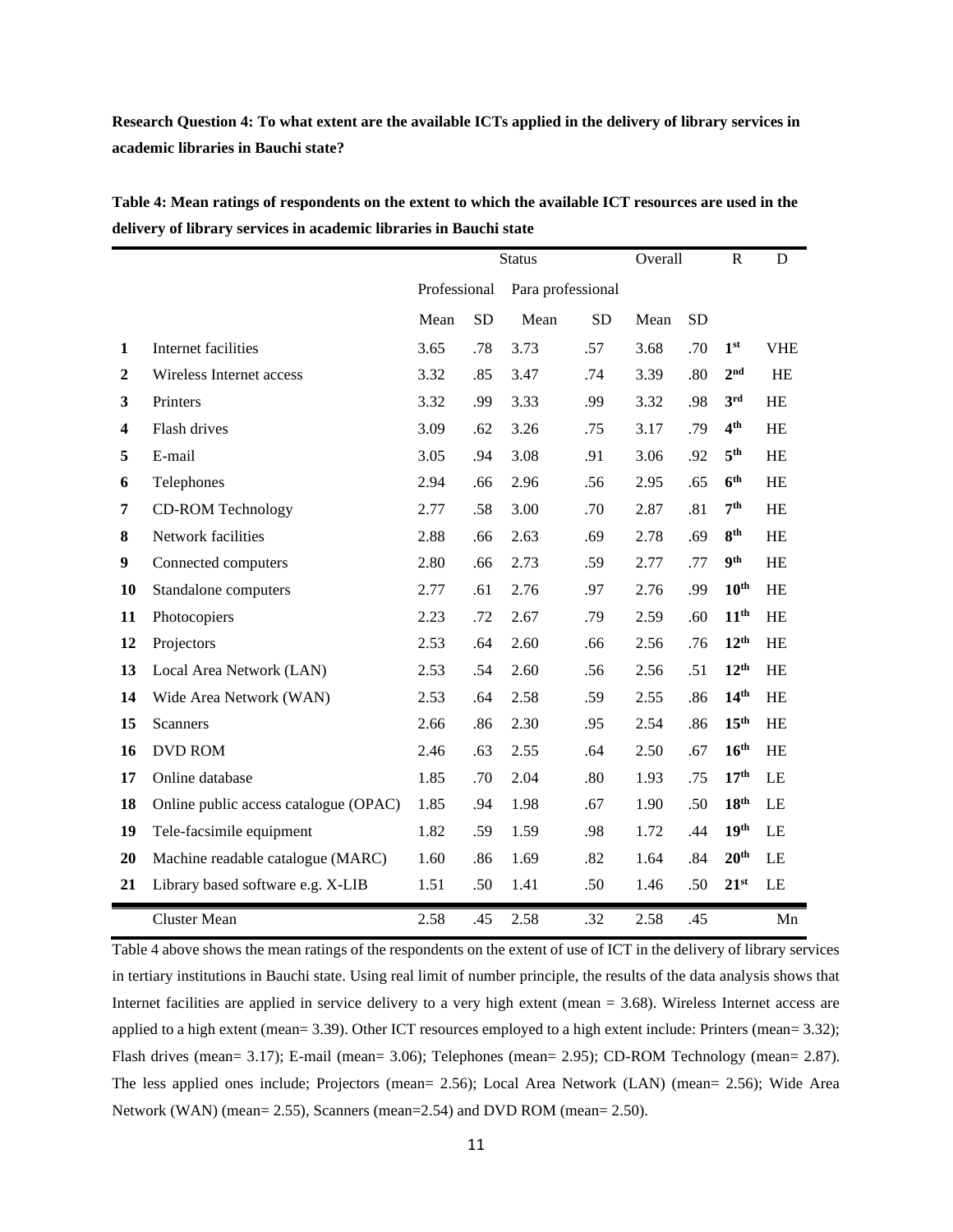Comparing the two statuses of respondents sampled in the study, the analysis showed that the professional and Para professional both rated Internet facilities (mean 3.65 and 3.73 respectively), as the mostly used ICT in service delivery in academic libraries of tertiary institutions in Bauchi state.

**Research Question 5** What are the challenges associated with the use of ICT in the organization of information resources and delivery services in academic libraries in Bauchi state?

## **Table 5: Mean ratings of respondents on challenges of the use of ICT in the organization of information resources and delivery of library services in academic libraries in Bauchi state**

|    |                                                      | <b>Status</b> |           |              |           | Overall |           | $\mathbb{R}$     | D            |
|----|------------------------------------------------------|---------------|-----------|--------------|-----------|---------|-----------|------------------|--------------|
|    |                                                      | Professional  |           | Para         |           |         |           |                  |              |
|    |                                                      |               |           | professional |           |         |           |                  |              |
|    |                                                      | Mean          | <b>SD</b> | Mean         | <b>SD</b> | Mean    | <b>SD</b> |                  |              |
| 1  | Insufficient power supply                            | 3.28          | .96       | 3.24         | .95       | 3.26    | .35       | $1^{ST}$         | $\mathbf{A}$ |
| 2  | System breakdown                                     | 3.20          | .79       | 3.20         | .74       | 3.20    | .75       | $2^{ND}$         | $\mathbf{A}$ |
| 3  | Poor infrastructural facilities such<br>toilet<br>as | 3.05          | .42       | 3.31         | .90       | 3.16    | .77       | 3 <sup>RD</sup>  | A            |
|    | facilities, lighting, ventilation etc.               |               |           |              |           |         |           |                  |              |
| 4  | Inadequate technical support                         | 3.02          | .83       | 3.12         | .81       | 3.06    | .81       | 4 <sup>TH</sup>  | $\mathbf{A}$ |
| 5  | Fees are charged before using the library            | 2.90          | .91       | 3.20         | .90       | 3.02    | .89       | 5 <sup>TH</sup>  | $\mathbf{A}$ |
| 6  | Lack of ICT training for users and staff             | 2.93          | .99       | 2.96         | .13       | 2.95    | .85       | 6 <sup>th</sup>  | $\mathbf{A}$ |
| 7  | Low internet connectivity                            | 2.91          | .89       | 2.99         | .94       | 2.95    | .99       | 7 <sup>th</sup>  | $\mathbf{A}$ |
| 8  | Not enough computer systems                          | 2.97          | .63       | 2.82         | .07       | 2.91    | .94       | 8 <sup>th</sup>  | A            |
| 9  | Lack of awareness                                    | 2.74          | .93       | 2.76         | .97       | 2.75    | .78       | 9 <sup>th</sup>  | $\mathbf{A}$ |
| 10 | Restrictions in the use of certain facilities,       | 2.86          | .54       | 2.53         | .14       | 2.72    | .33       | 10 <sup>th</sup> | $\mathbf{A}$ |
|    | resources and/or services                            |               |           |              |           |         |           |                  |              |
| 11 | Staff indifference towards users' challenges in      | 2.79          | .61       | 2.58         | .14       | 2.70    | .96       | 11 <sup>th</sup> | $\mathbf{A}$ |
|    | using the library                                    |               |           |              |           |         |           |                  |              |
| 12 | Time allowed for browsing is too short               | 2.67          | .57       | 2.59         | .14       | 2.64    | .93       | 12 <sup>th</sup> | $\mathbf{A}$ |
| 13 | Inadequate man power                                 | 2.64          | .52       | 2.46         | .35       | 2.57    | .86       | 13 <sup>th</sup> | $\mathbf{A}$ |
| 14 | Personal storage devices are not allowed             | 2.53          | 1.50      | 2.57         | .10       | 2.55    | .91       | 14 <sup>th</sup> | $\mathbf{A}$ |
|    | <b>Cluster Mean</b>                                  | 2.89          | .61       | 2.88         | .02       | 2.89    | .89       |                  | A            |

 Table 5 above shows the mean ratings of the respondents on the challenges they face in the use of ICT in the organization of information resources and delivery of library services in the tertiary institutions in Bauchi state. Using the real limits of numbers, the results of the data analysis disclose that the respondents accepted items 1-14 as challenges associated with the application of ICT in the organization of information resources and delivery of library services in academic libraries in Bauchi state. Also, the overall mean showed that insufficient power supply, (mean = 3.26) is ranked highest. Other challenges that ranked high include: Systems breakdown, Poor infrastructural facilities,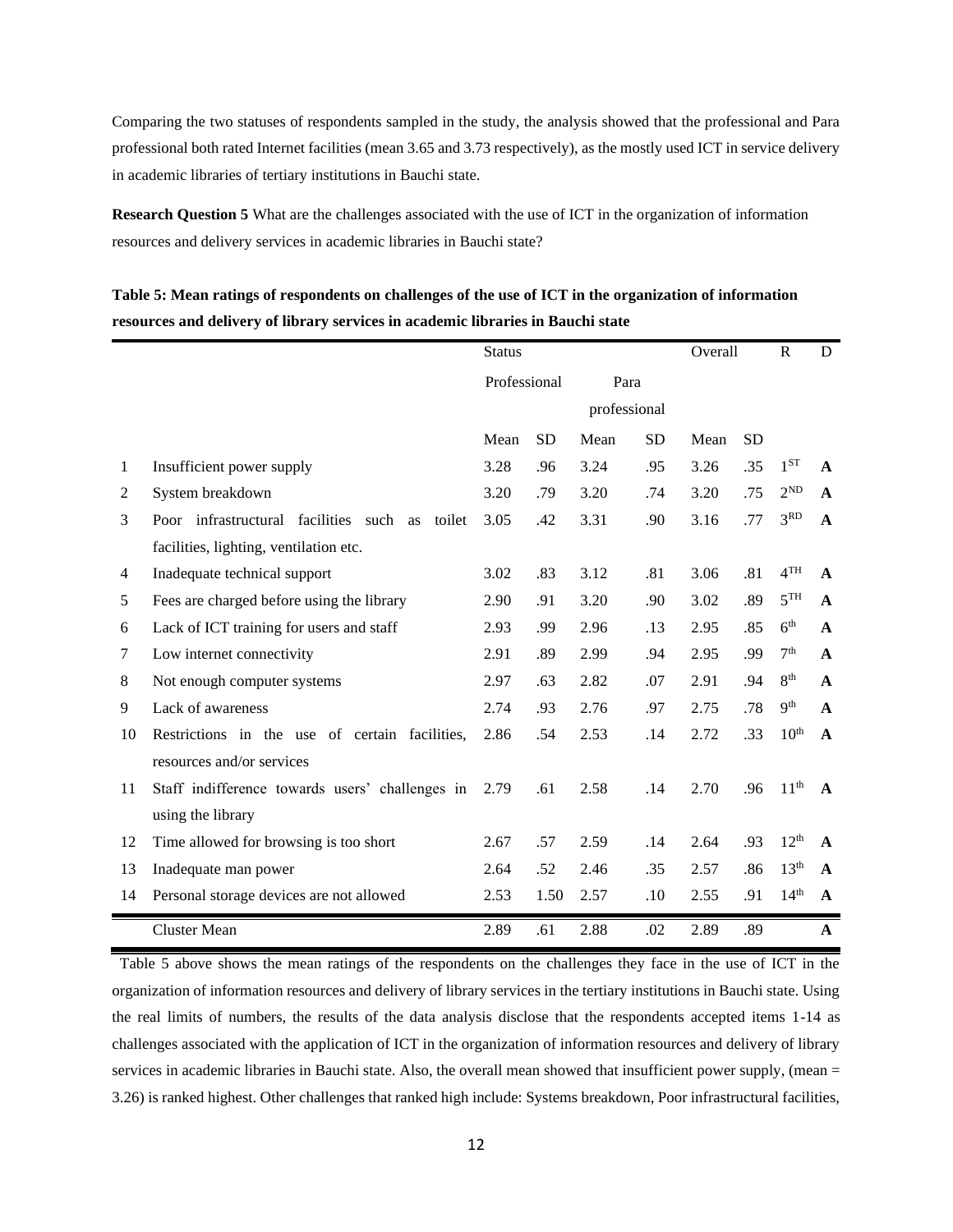and inadequate technical support, Lack of ICT training for users and staff, and Low internet connectivity. Among the items ranked lowest as challenges associated with use of ICT in the organization of information resources and service delivery in academic libraries in Bauchi state include: personal storage devices are not allowed, inadequate man power, and time allowed for browsing is too short.

**Research Question 6:** What are the strategies for enhancing the use of ICT in the organization of information resources and delivery of services in academic libraries in Bauchi state?

**Table 6: Mean ratings of respondents on strategies for improving the use of ICT in the organization of information resources and delivery of services in academic libraries in Bauchi state**

| <b>SN</b>        |                                                   | <b>STATUS</b> |           |              |           | Overall |           | ${\bf R}$        | D            |
|------------------|---------------------------------------------------|---------------|-----------|--------------|-----------|---------|-----------|------------------|--------------|
|                  |                                                   | Professional  |           | Para         |           |         |           |                  |              |
|                  |                                                   |               |           | professional |           |         |           |                  |              |
|                  |                                                   | Mean          | <b>SD</b> | Mean         | <b>SD</b> | Mean    | <b>SD</b> |                  |              |
| $\mathbf{1}$     | Mandatory ICT literacy & training for students    | 3.44          | .76       | 3.36         | .80       | 3.42    | .76       | 1 <sup>st</sup>  | A            |
|                  | and staff                                         |               |           |              |           |         |           |                  |              |
| $\boldsymbol{2}$ | Provision of adequate technical support           | 3.26          | .82       | 3.31         | .84       | 3.27    | .83       | 2 <sup>nd</sup>  | $\mathbf{A}$ |
| 3                | Provision of adequate man power                   | 3.23          | .86       | 3.32         | .78       | 3.25    | .84       | 3 <sup>rd</sup>  | $\mathbf{A}$ |
| 4                | Provision of sufficient internet bandwidth        | 3.20          | .84       | 3.19         | .85       | 3.20    | .84       | 4 <sup>th</sup>  | A            |
| 5                | Provision of sufficient power supply              | 3.20          | .84       | 3.19         | .85       | 3.20    | .84       | 5 <sup>th</sup>  | $\mathbf{A}$ |
| 6                | Quality infrastructural facilities such as toilet | 3.10          | .92       | 3.29         | .78       | 3.14    | .89       | 6 <sup>th</sup>  | A            |
|                  | facilities, proper lighting and Ventilation       |               |           |              |           |         |           |                  |              |
| 7                | Frequent maintenance of computer systems and      | 3.12          | .94       | 3.17         | .82       | 3.13    | .92       | 7 <sup>th</sup>  | A            |
|                  | other facilities                                  |               |           |              |           |         |           |                  |              |
| 8                | Personal storage devices should be allowed        | 3.09          | .95       | 3.04         | .95       | 3.08    | .95       | $8^{\rm th}$     | $\mathbf{A}$ |
| 9                | Provision of a functional stand-by generator      | 3.03          | .92       | 3.18         | .76       | 3.06    | .89       | <b>9th</b>       | $\mathbf{A}$ |
| 10               | Creation of awareness of MTN digital library      | 3.04          | .93       | 3.10         | .85       | 3.05    | .91       | $10^{\text{th}}$ | A            |
|                  | services                                          |               |           |              |           |         |           |                  |              |
| 11               | <b>Updating subscriptions</b>                     | 3.03          | .98       | 3.11         | .86       | 3.04    | .95       | 11 <sup>th</sup> | $\mathbf{A}$ |
| 12               | Dedicated staff who are willingness to serve      | 3.02          | .92       | 3.05         | .82       | 3.03    | .90       | $12^{th}$        | A            |
|                  | users                                             |               |           |              |           |         |           |                  |              |
| 13               | Provision of adequate ICT facilities              | 3.02          | .92       | 3.05         | .82       | 3.03    | .90       | 13 <sup>th</sup> | A            |
| 14               | Provision of more work stations                   | 2.95          | .94       | 3.15         | .80       | 2.99    | .91       | 14 <sup>th</sup> | $\mathbf{A}$ |
| 15               | Provision of storage lockers for the storage of   | 2.94          | .95       | 3.16         | .81       | 2.99    | .93       | 15 <sup>th</sup> | A            |
|                  | personal belongings whilst using the library      |               |           |              |           |         |           |                  |              |
| 16               | Unrestricted access to all resources and services | 2.94          | .91       | 3.07         | .74       | 2.97    | .87       | 16 <sup>th</sup> | A            |
|                  | of the library                                    |               |           |              |           |         |           |                  |              |
|                  | <b>Cluster Mean</b>                               | 3.10          | .50       | 3.17         | .52       | 3.12    | .45       |                  | A            |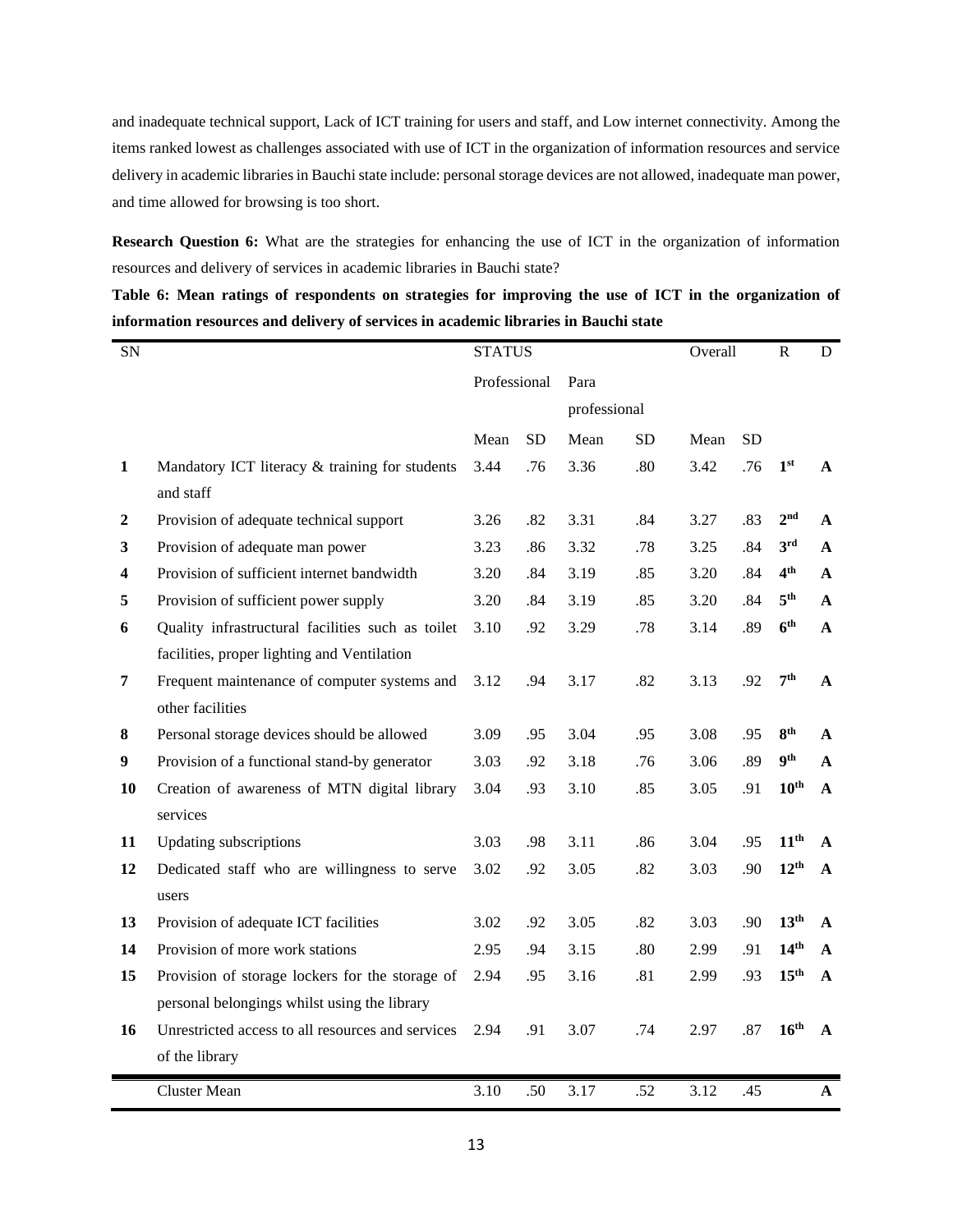Table 6 above shows the mean ratings of the respondents on strategies for enhancing the use of ICT in the organization of information resources and delivery of library services in tertiary institutions in Bauchi state. Using real limit of number principle, the results of the data analysis shows that the respondents accepted that all the sixteen (16) items listed in the table were appropriate strategies for improving the use of ICT in the organization of information resources and delivery of library services in tertiary institutions in Bauchi state. The Major strategies includes Mandatory ICT literacy & training for students and staff, Provision of adequate technical support, provision of adequate man power and provision of sufficient internet bandwidth, Provision of sufficient power supply. Also, the overall mean showed that mandatory ICT literacy and training for students and staff (mean = 3.42) is ranked highest. Unrestricted access to all resources and services of the library (Mean = 2.97), Provision of storage lockers for the storage of personal belongings whilst using the library (Mean = 2.99), Provision of more work stations (Mean = 2.99) were ranked lowest as strategies for improving the uses of ICT in the organization of information resources and delivery of library services in tertiary institutions in Bauchi state.

#### **Test of hypotheses**

**Hypothesis 1** There is no significance difference in the mean ratings of professional and para-professional staff on the extent of use of ICT in organization of information resources in academic libraries in Bauchi State.

|           |              |                |           |           |     | Std.  |        | Probability | Level of Sig. |            |
|-----------|--------------|----------------|-----------|-----------|-----|-------|--------|-------------|---------------|------------|
| <b>SN</b> | Gender       | $\overline{X}$ | <b>SD</b> | ${\bf N}$ | DF  | Error | t-test | level       |               | <b>Rmk</b> |
| 1.        | Professional | 3.21           | 0.527     | 65        |     | .047  |        |             |               |            |
| 2.        | Para-        | 3.32           | 0.474     | 49        | 112 | .056  | 564    | .643        | 0.05          | <b>NS</b>  |
|           | professional |                |           |           |     |       |        |             |               |            |

|  |  |  | Table 7: The t – test Analysis of extent of use of ICT in organization of information resources |  |  |  |  |  |  |  |
|--|--|--|-------------------------------------------------------------------------------------------------|--|--|--|--|--|--|--|
|  |  |  |                                                                                                 |  |  |  |  |  |  |  |

The above table is t-test analysis of hypothesis one which stated that there is no significance difference in the mean ratings of professional and para-professional staff on the extent of use of ICT in organization of information resources in academic libraries in Bauchi State.

The hypothesis was tested with t-test statistics. A calculated t-test value of .564 was obtained in the study at probability level of P>0.05 observed from the study, indicating that the result is not significant. This means that the null hypothesis which states there is no significance difference in the mean ratings of professional librarians and para-professional staff on the extent of use of ICT in organization of information resources n tertiary institutions in Bauchi State is accepted.

**Hypothesis 2**: There is no significance difference in the mean ratings of professional and para-professional staff on the extent of the use of ICT in the delivery of library services in academic libraries Bauchi State, Nigeria.

**Table 8: The t – test Analysis of the extent of application** of ICT in the delivery of services in academic libraries in Bauchi state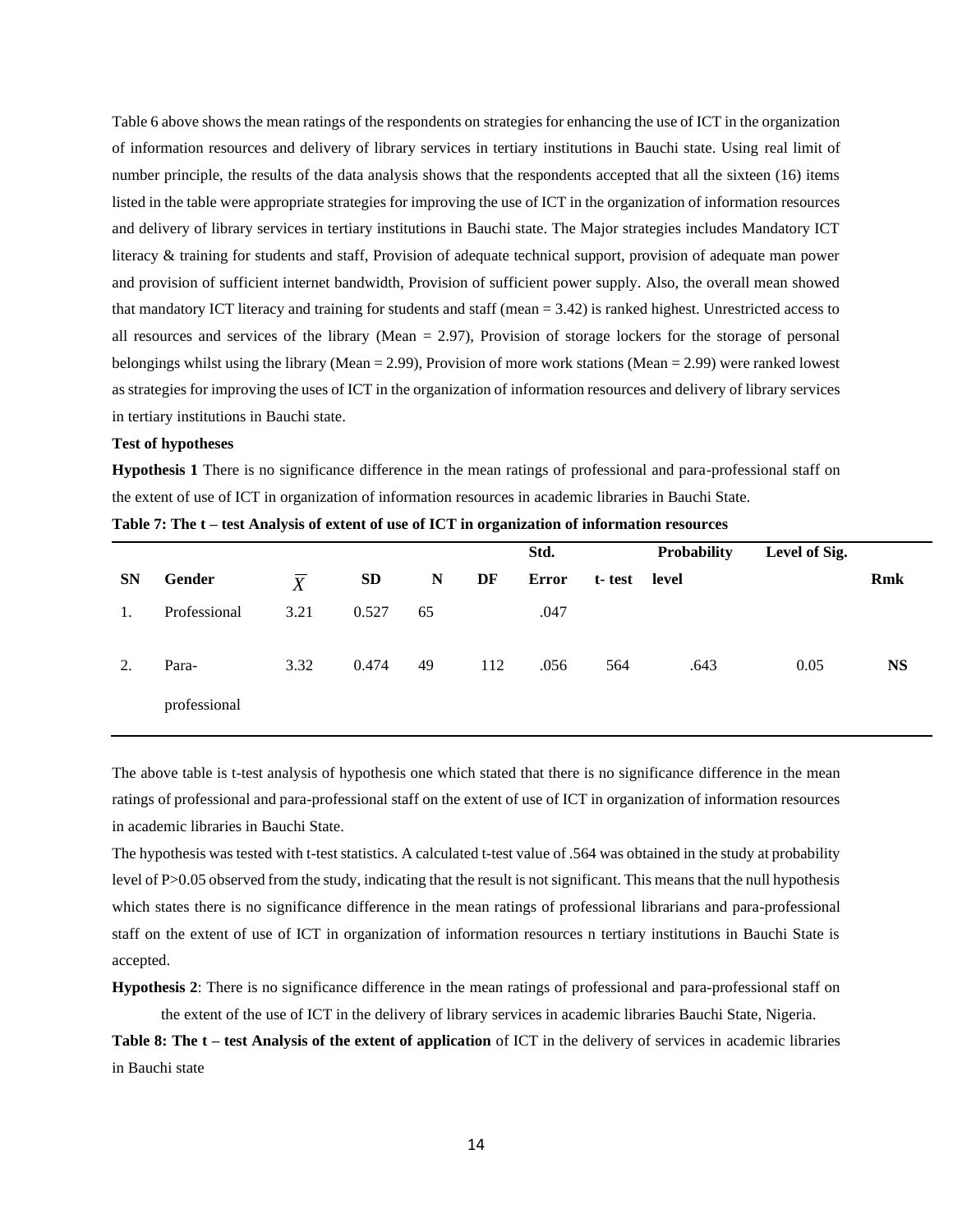|           |                       |                |           |             |     | Std.  |        | <b>Probability</b> | Level of |           |
|-----------|-----------------------|----------------|-----------|-------------|-----|-------|--------|--------------------|----------|-----------|
| <b>SN</b> | Gender                | $\overline{X}$ | <b>SD</b> | $\mathbf N$ | DF  | Error | t-test | level              | Sig.     | Rmk       |
| 1.        | Professional          | 3.32           | 0.627     | 65          |     | .047  |        |                    |          |           |
| 2.        | Para-<br>professional | 3.48           | 0.574     | 49          | 112 | .046  | .464   | .643               | 0.05     | <b>NS</b> |

The above table is t-test analysis of testing the hypothesis which stated that there is no significance difference in the mean ratings of professional librarians and para-professional staff in the extent of the application of ICT in the delivery of library services in academic libraries in Bauchi State, Nigeria. The hypothesis was tested with t-test statistics. A calculated t-test value of -.464 was obtained in the study at probability level of P>0.05 observed from the study, indicating that the result is not significant. The null hypothesis which states there is no significance difference in the mean ratings of professionals librarians and para-professional staff on the extent of application of ICT in the delivery of library services academic libraries in Bauchi State, Nigeria is accepted.

#### **Summary of Findings**

1. Out of twenty-one (21) ICT resources for organization of library services listed in the table, an aggregate of sixteen (16) resources are available, while five (5) resources are not available in academic libraries in Bauchi state. Some of the most available ones include: Online internet search services, E-mail services, Management of online databases, Management of online databases, Audio and Video Communication services.

1. ICT is mostly applied in internet related areas in academic libraries in Bauchi state.

2. ICT is used to a high extent on computerization of all library operations, binding, services, abstracting, classification, indexing and CD ROM.

3. ICT facilities used mostly in service delivery are internet facilities, wireless internet access; Printers; Flash drives; E-mail; Telephones; CD-ROM Technology; Photocopiers; Local Area Network (LAN); Wide Area Network (WAN); scanners and DVD ROM.

4. The purpose ICT are applied in libraries of tertiary institutions in Bauchi state include technical training in ICT for staff and users, management of online databases, Audio and Video Communication services, subscription services, Email services, and Online internet search services.

5. ICT is used to a high extent on Computerization of all library operations, Binding Services, Abstracting, Classification, and Indexing.

6. Challenges associated with application of ICT on resource organization and service delivery include insufficient power supply, systems breakdown, poor infrastructural facilities, inadequate technical support, lack of ICT training for users and staff, and Low internet connectivity.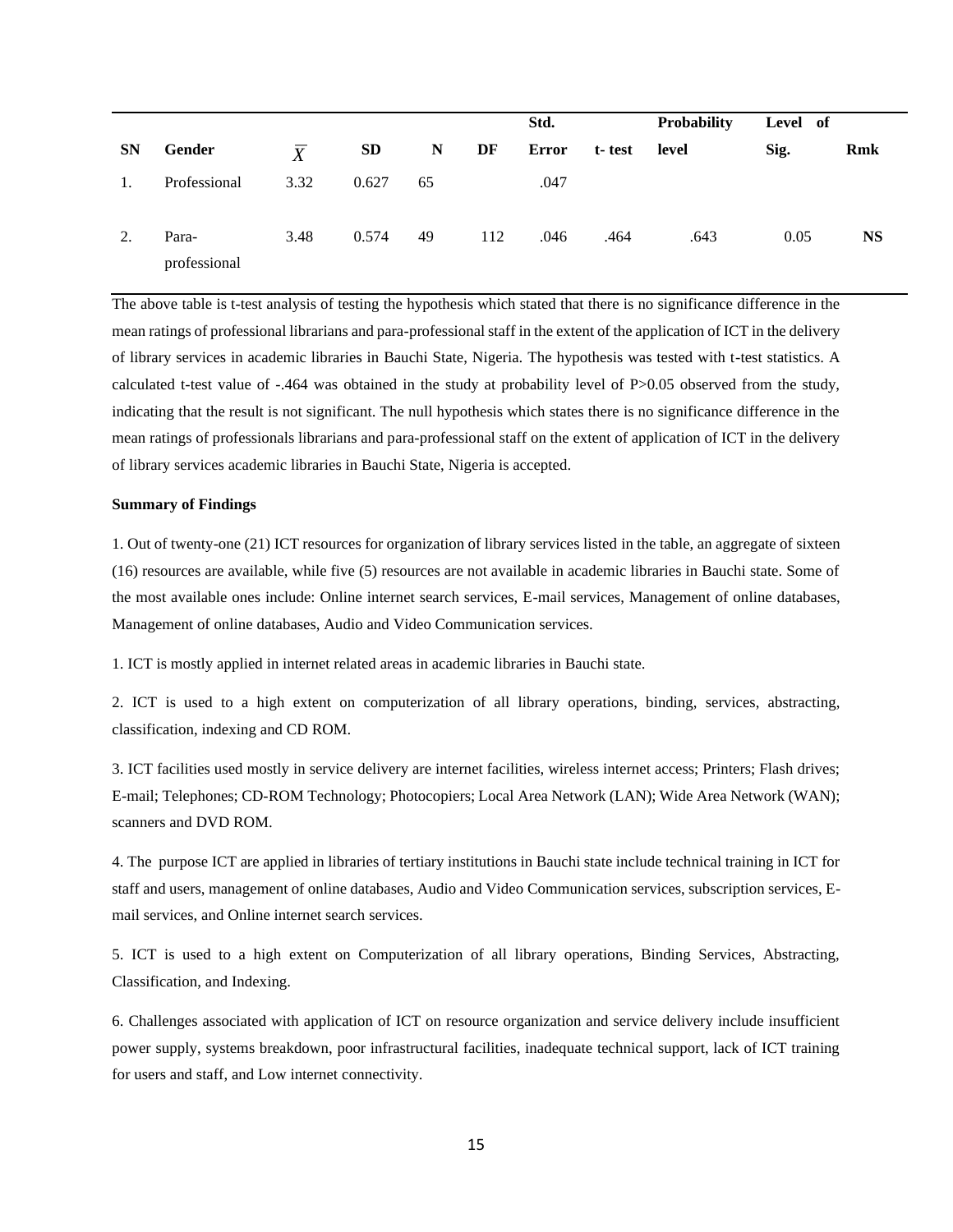7. The Major strategies for enhancement include mandatory ICT literacy & training for students and staff, provision of adequate technical support, provision of adequate man power and provision of sufficient internet bandwidth, Provision of sufficient power supply

8. There is no significant difference in the mean ratings of professional and para-professional staff on the extent of use of ICT in the delivery of library services among library personal in Bauchi state, Nigeria.

9. There is no significant difference in the mean ratings of professional and para-professional staff on the extent of use of ICT in organization of information resources among library personal in tertiary institutions in Bauchi state.

#### **Conclusion**

The study investigated utilization of ICT for resource organization and service delivery in academic libraries in Bauchi state, Nigeria. The purpose of the study was to identify the ICT facilities available in academic libraries, find out the special areas of ICT application in the academic libraries, investigate the extent of use of ICT in the organization of information resources, determine the extent to which ICTs are in the services delivery in academic libraries identify the challenges and proffer strategies for enhancing the ICT application foe efficient resource organization and service delivery in academic libraries in Bauchi state.

The study therefore recommends that: government and other stakeholders in academic libraries in Bauchi state should pay their dues to ensure that effective service delivery is ensured in these institutions through proper dissemination of information with ICT tools.

Finally, information requirements of libraries demand that for effective service delivery, all libraries in Nigeria in general and the selected libraries in Bauchi state in particular should move with the growing trend by replacing the traditional system of library services with the one brought about by the advent of information and communication technologies. With this in place, the aims and objectives of libraries will not only be achieved but also the libraries will be able to compete favourably with their counterparts in the developed world.

#### **Recommendations**

This study makes the following recommendations according to the findings.

1. The Academic Libraries should increase the number of computers available to enable the users to maximize the usage of ICT-based resources and services. For this to happen however, it is recommended that efforts should be made by the government of Nigeria to have stable and uninterrupted power supply as this is panacea to any ICT development since ICT depends on electricity.

2. The issue of inadequate funding of government owned institutions should be considered by complying with the UNESCO's recommendation of 26% of the annual budget to education. With this in place all government -owned academic libraries will be able to improve their infrastructure facilities and by extension, libraries will also meet their developmental obligations regarding ICT.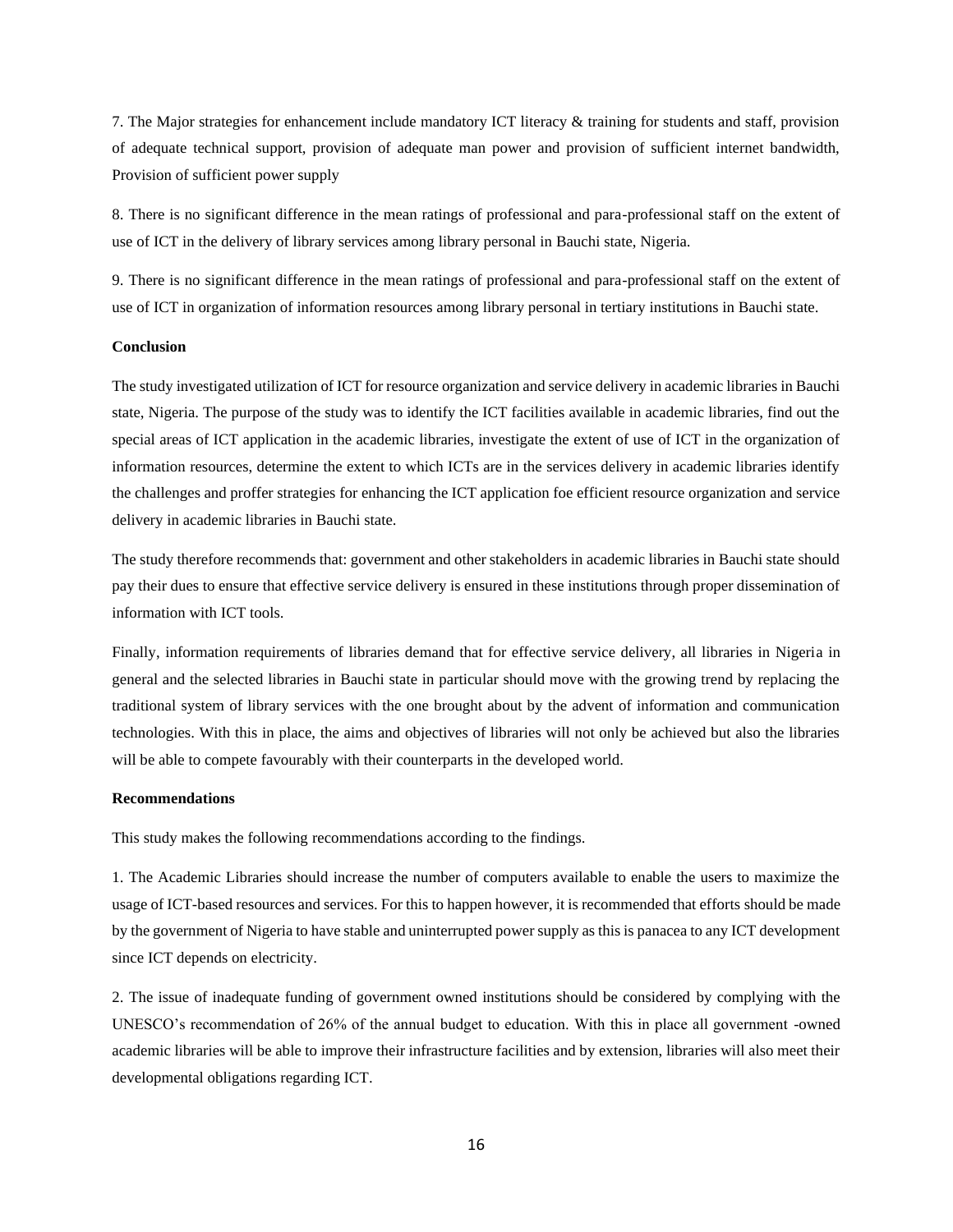3. Well-trained and skilled personnel are essential ingredients for implementing ICT in library. It was recommended that training be organized to increase the use of ICT-based products and services. Also Provision of hardware, standardized Library software, adequate financial resources, and proper training facilities for academic Librarians will help to strengthen ICT applications in academic libraries.

4. Networking should also be improved, since is one of the most effective ways of serving users' needs comprehensively. Networked access to databases would help get newly published information to library users.

5. Good maintenance culture should be developed in the academic libraries in Bauchi. There is no gain leaving any broken system to suffer because more harm could be done through such inaction.

6. More qualified technologists should be employed to ensure efficient maintenance culture for better results.

7. The Academic Libraries must increase the Video Conferencing facilities which enables the users to maximize the usage of ICT based activities and services.

#### **References**

Agbo, A. (2015). Application of ICT Facilities in Special Libraries: Impetus for Effective Information Services and Organizational Growth. *International Journal of Research, 2*(1).

Anyakoha, M. (2005). ICT in Library and Infromation Services. *2*(1&2), 1-2.

- Boakye, E. (2018). Are Users Satisfied with Resources and Services?: The Case of Webster University Ghana Campus Library. *Library Philosophy and Practice*. Retrieved from https://www.researchgate.net/publication/329519170
- Chaudhan, B. (2004). ICT Enabled Library and Information Services.
- Ikegwuiro, P. (2017). Application of Internet for Services Delivery in Selected Special Libraries in Kaduna Metropolis. *European Scientific Journal, 13*(7). doi:10.19044/esj.2017.v/3n7p411
- Onwuchekwa, E. (2011). Organization of Information and the Information Retrieval System. doi:10.4018/978-1- 61350-335-5.ch020
- Ekere, F. C. & Mole, A. J. C. (2014). Theory and practices of cataloguing and classification*. Praise house Enugu.*
- Esther, A. (2013). The Use of Information and Communication Technology (ICT) in Academic Libraries in Nigeria. A Case Study of Covenant University Library Ota, Nigeria. *Unpublished Project.*
- Howorka, L. C. (2013). Comments by Lynne C. Howart in Response to AACR2 and its Place in Digital World*:* Short Term Solution and Long Term Direction by Ann Huthwaite.
- Nwachukwu O.A. (2009). Use of Information and Communication Technology ICT for Effective Library Service in Nigeria Army Training Schools. *Unpublished MLS Project University of Nigeria Nsukka.*